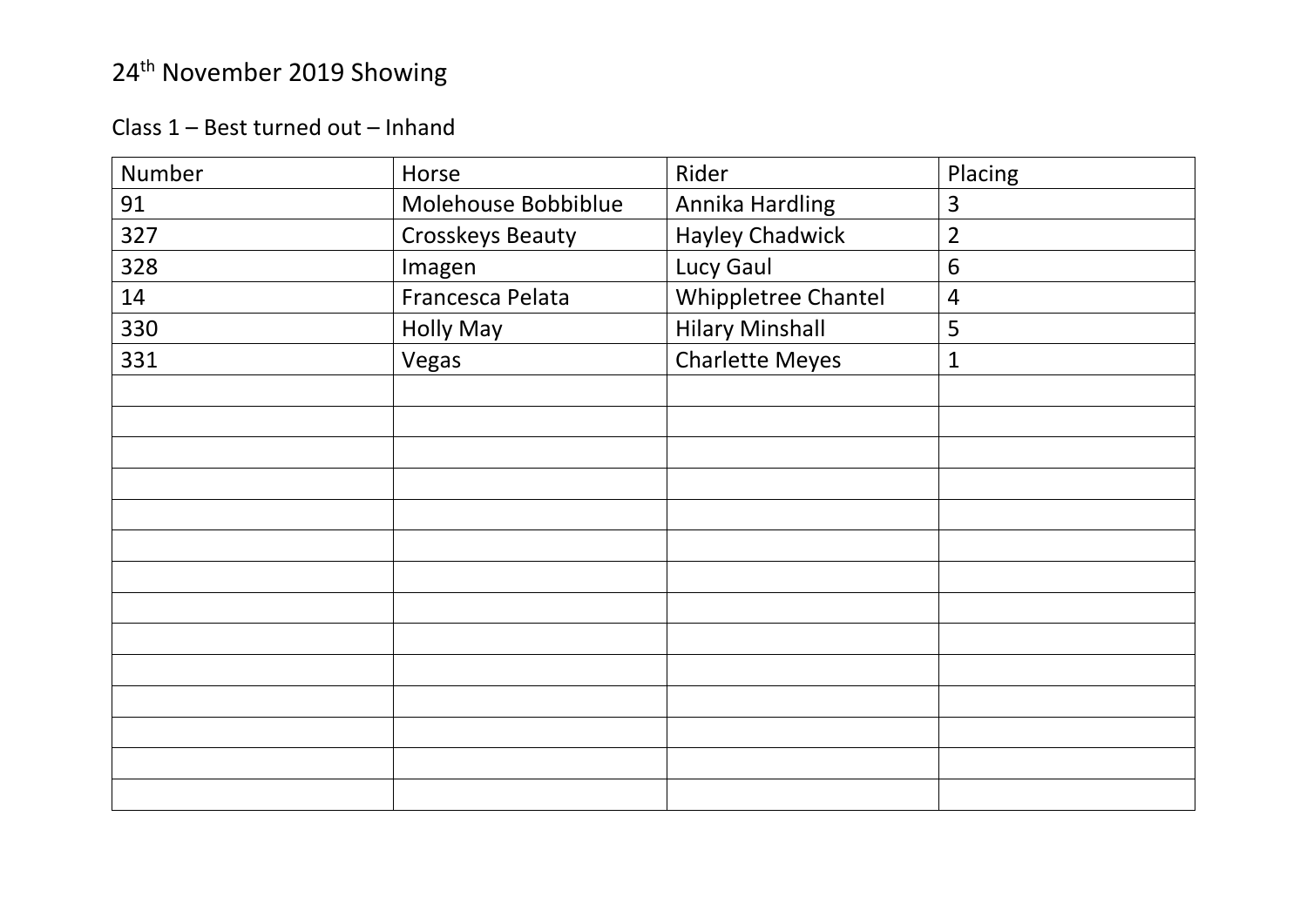#### Class 2 – Open Youngstock

| Number | Horse | Rider | Paid |
|--------|-------|-------|------|
|        |       |       |      |
|        |       |       |      |
|        |       |       |      |
|        |       |       |      |
|        |       |       |      |
|        |       |       |      |
|        |       |       |      |
|        |       |       |      |
|        |       |       |      |
|        |       |       |      |
|        |       |       |      |
|        |       |       |      |
|        |       |       |      |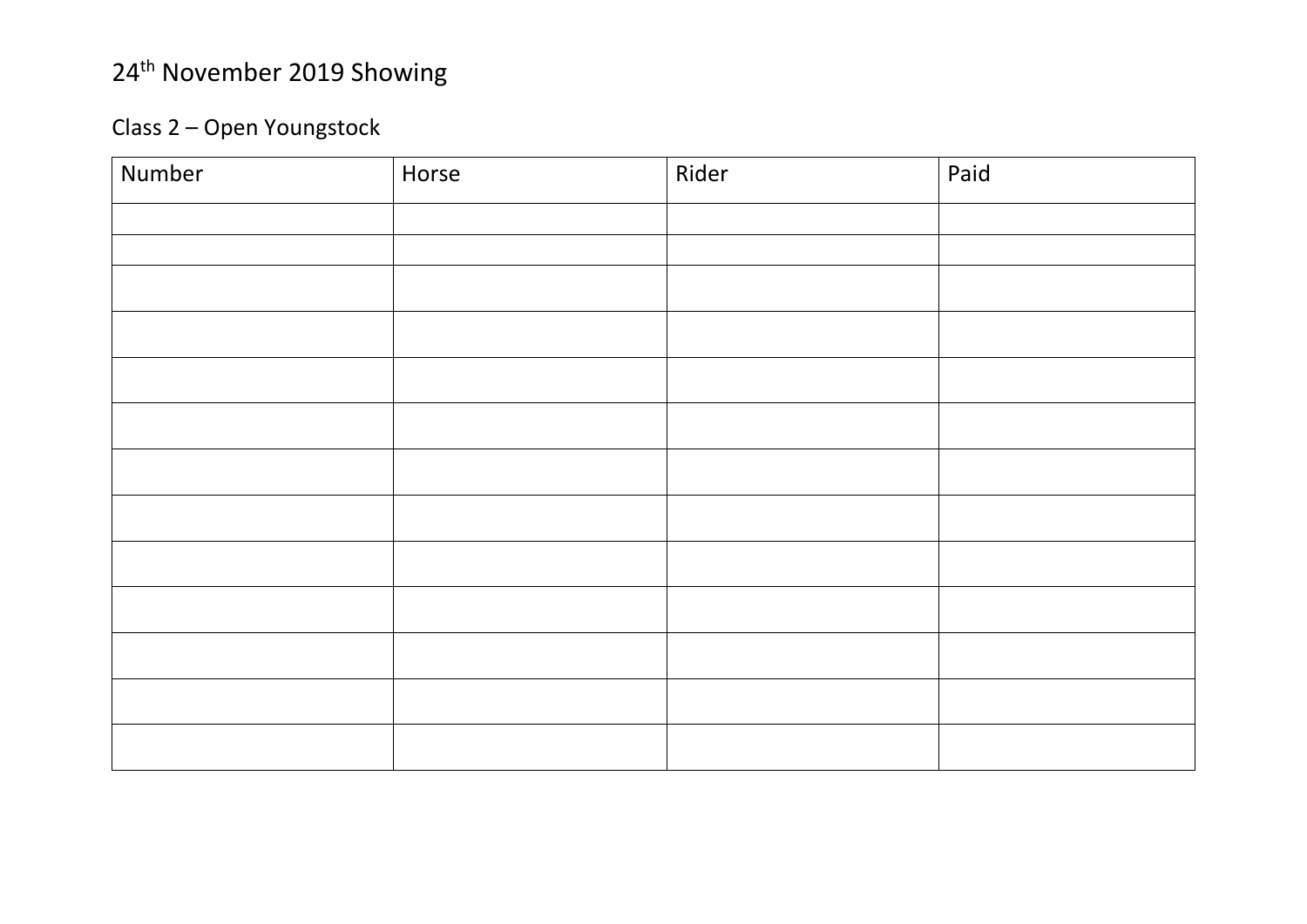#### Class 3 – Novice H & P

| Number | Horse                        | Rider                 | Placing        |
|--------|------------------------------|-----------------------|----------------|
| 91     | Molehouse Bobbiblue          | Annika Hardling       | $\mathbf{1}$   |
| 333    | Earnwell Jonquil             | <b>Katie Donnelly</b> | 3              |
| 334    | <b>Barnfields Trulie Mae</b> | Nicola Brown          | $\overline{2}$ |
|        |                              |                       |                |
|        |                              |                       |                |
|        |                              |                       |                |
|        |                              |                       |                |
|        |                              |                       |                |
|        |                              |                       |                |
|        |                              |                       |                |
|        |                              |                       |                |
|        |                              |                       |                |
|        |                              |                       |                |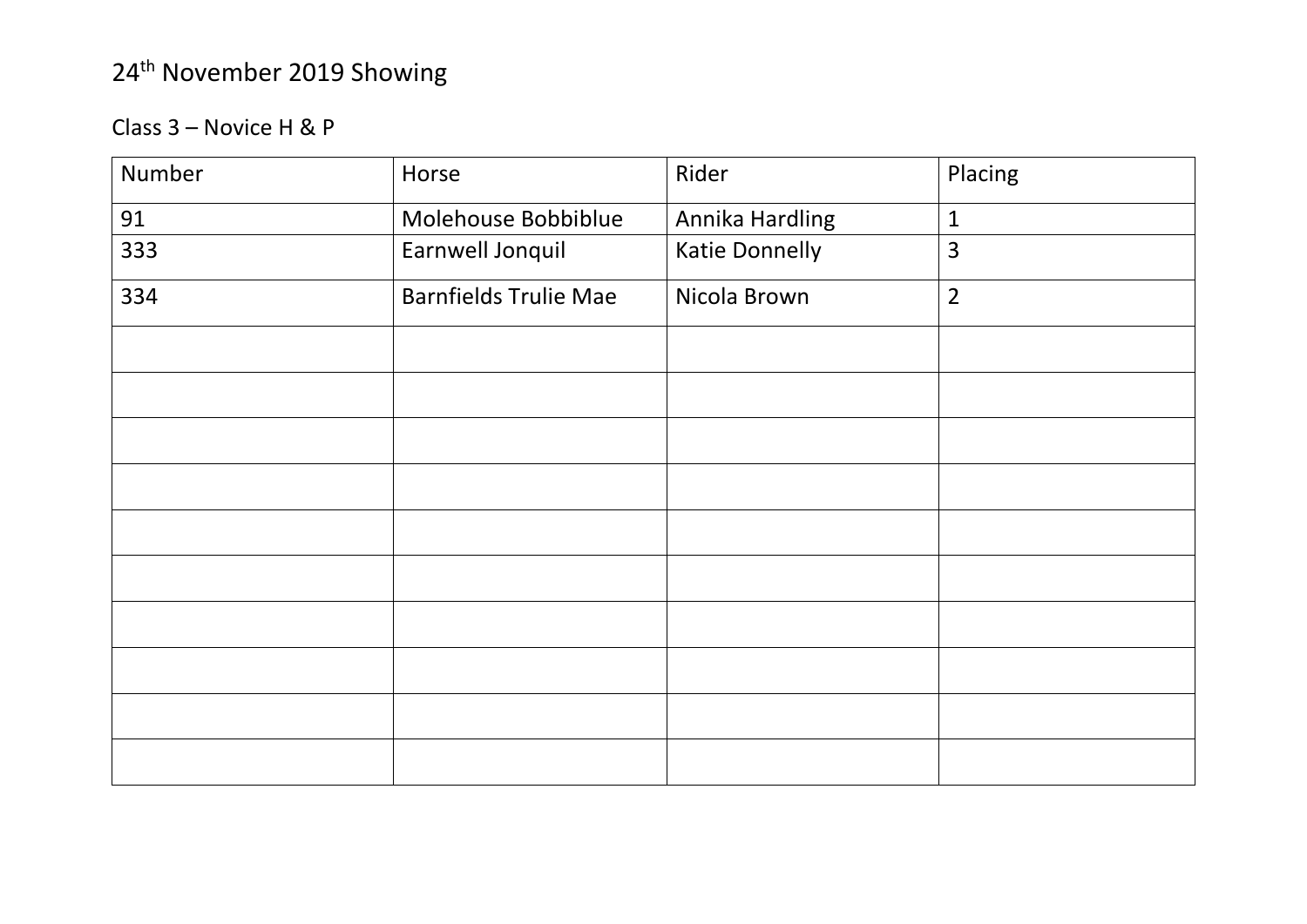#### Class 4 – Young Handler

| Number | Horse                  | Rider                | Placing        |
|--------|------------------------|----------------------|----------------|
| 14     | Francesca Pelata       | Whippletree Chantel  | $\overline{2}$ |
| 332    | Gentle Bay             | <b>Maize Brewer</b>  | $\mathbf{1}$   |
| 336    | Westercushnie Precious | Hannah Thorley - Fox | $\overline{3}$ |
|        |                        |                      |                |
|        |                        |                      |                |
|        |                        |                      |                |
|        |                        |                      |                |
|        |                        |                      |                |
|        |                        |                      |                |
|        |                        |                      |                |
|        |                        |                      |                |
|        |                        |                      |                |
|        |                        |                      |                |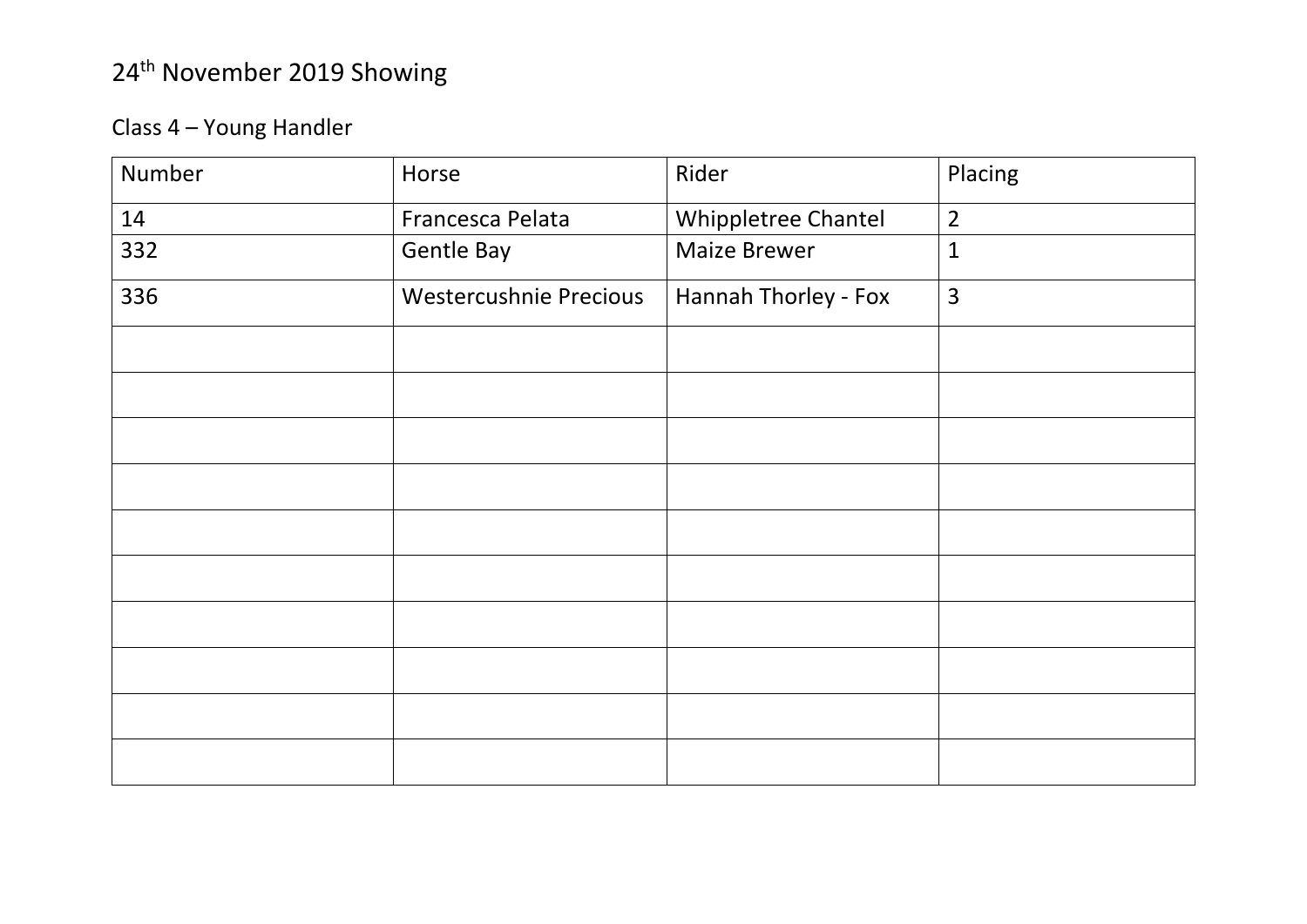#### Class 5 – Open Inhand

| <b>Number</b> | Horse                        | Rider                  | Placing         |
|---------------|------------------------------|------------------------|-----------------|
| 91            | Molehouse Bobbiblue          | Annika Hardling        |                 |
| 327           | <b>Crosskeys Beauty</b>      | <b>Hayley Chadwick</b> | $\overline{2}$  |
| 329           | Imagen                       | Chloe Richardson       |                 |
| 330           | <b>Holly May</b>             | <b>Hilary Minshall</b> |                 |
| 331           | Vegas                        | <b>Charlette Meyes</b> | $\mathbf{1}$    |
| 332           | Gentle Bay                   | <b>Maize Brewer</b>    | 3               |
| 334           | <b>Barnfields Trulie Mae</b> | Nicola Brown           | $6\phantom{1}6$ |
| 335           | Peter Pan                    | <b>Gemma Viles</b>     | $\overline{4}$  |
| 352           | <b>Classy Trick</b>          | Samantha Guest         | 5               |
|               |                              |                        |                 |
|               |                              |                        |                 |
|               |                              |                        |                 |
|               |                              |                        |                 |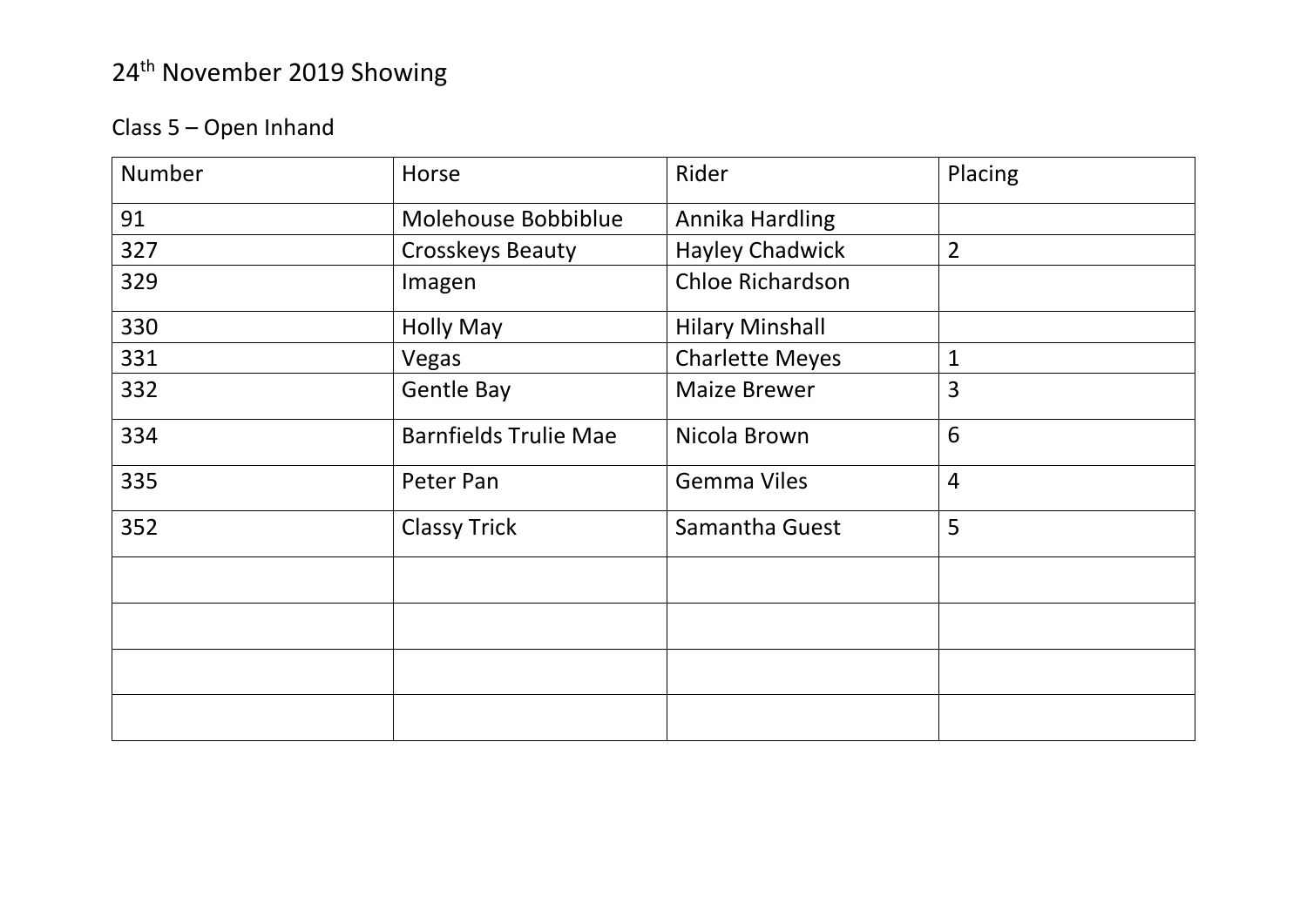#### Class 6 – Hunter Type

| Number | Horse                   | Rider                  | Paid           |
|--------|-------------------------|------------------------|----------------|
| 327    | <b>Crosskeys Beauty</b> | <b>Hayley Chadwick</b> | $\overline{4}$ |
| 328    | Imagen                  | Lucy Gaul              | 5              |
| 332    | Gentle Bay              | <b>Maize Brewer</b>    | 3              |
| 335    | Peter Pan               | <b>Gemma Viles</b>     | $\overline{2}$ |
| 337    | Woodfield Jazz          | John Harvey            | $\mathbf{1}$   |
|        |                         |                        |                |
|        |                         |                        |                |
|        |                         |                        |                |
|        |                         |                        |                |
|        |                         |                        |                |
|        |                         |                        |                |
|        |                         |                        |                |
|        |                         |                        |                |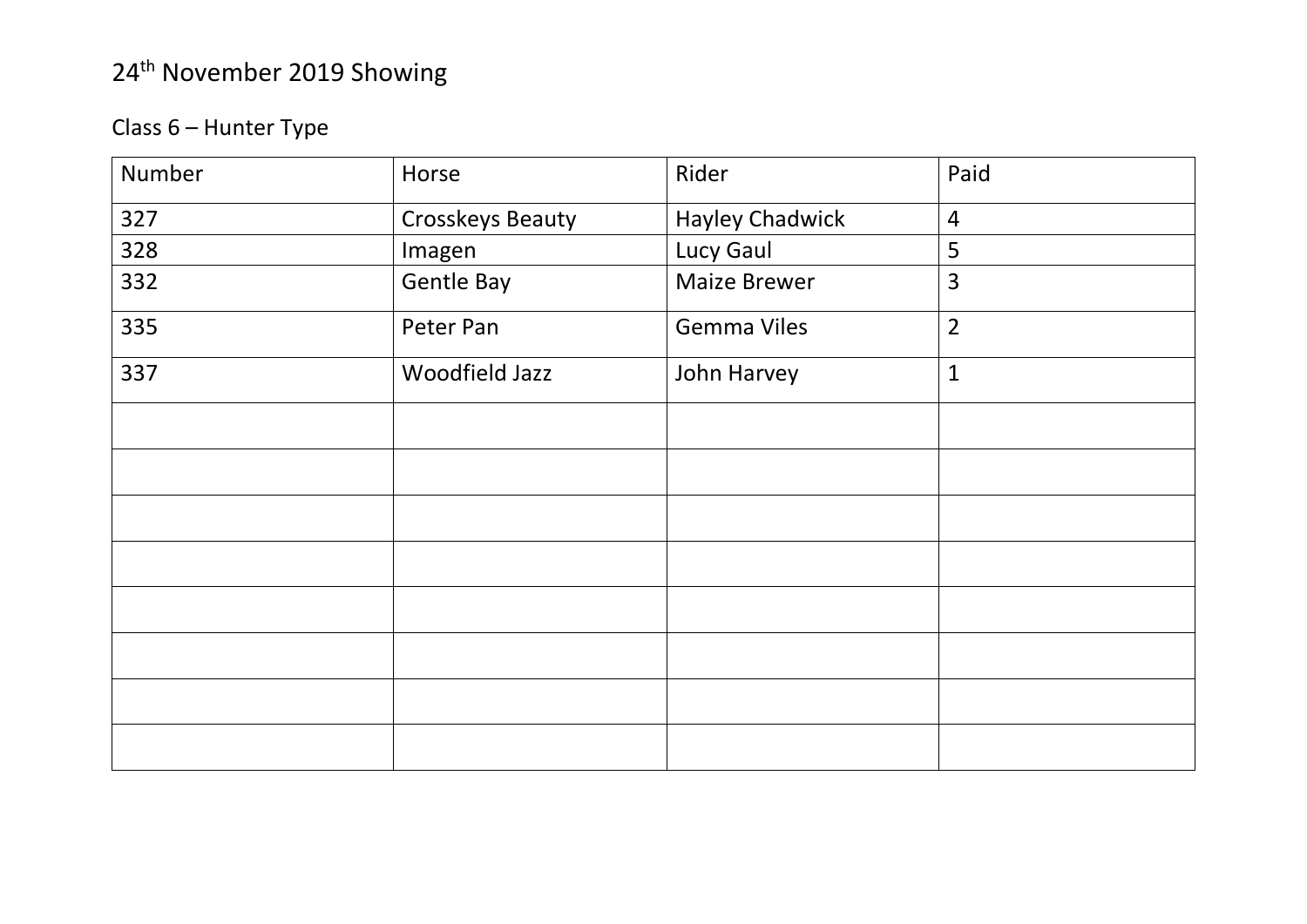#### Class 7 – Riding/Hack Type

| Number | Horse            | Rider                  | Placing        |
|--------|------------------|------------------------|----------------|
| 14     | Francesca Pelata | Whippletree Chantel    | $\overline{2}$ |
| 331    | Vegas            | <b>Charlette Meyes</b> | $\mathbf{1}$   |
|        |                  |                        |                |
|        |                  |                        |                |
|        |                  |                        |                |
|        |                  |                        |                |
|        |                  |                        |                |
|        |                  |                        |                |
|        |                  |                        |                |
|        |                  |                        |                |
|        |                  |                        |                |
|        |                  |                        |                |
|        |                  |                        |                |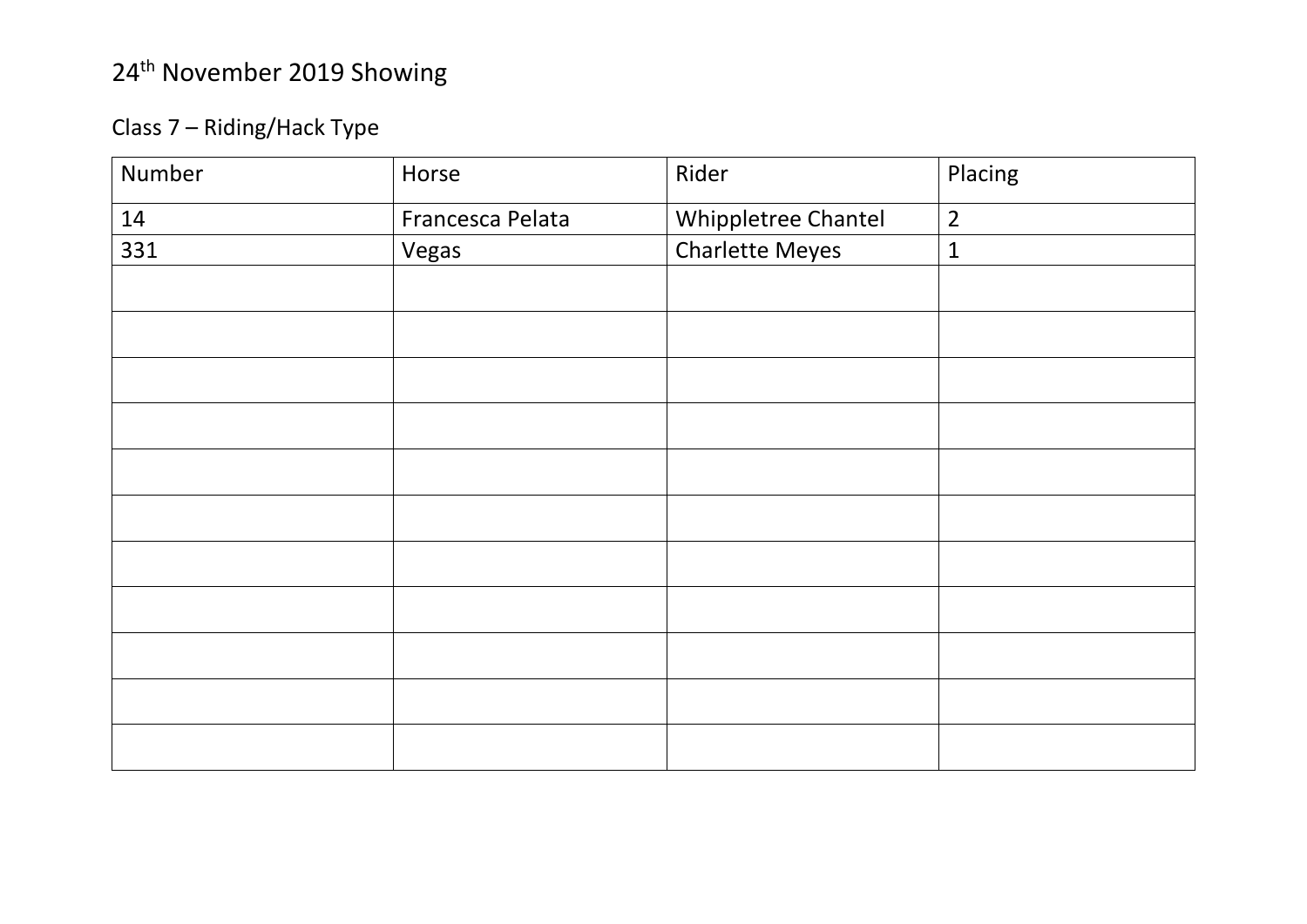# 24th November 2019 Showing

#### Class 8 – Arabs/Anglo-Arabs/Lusitano/Andalusian Breeds

| Number | Horse                  | Rider        | Placing |
|--------|------------------------|--------------|---------|
| 354    | Moluccas Sweet Paprika | Samantha Hoe |         |
|        |                        |              |         |
|        |                        |              |         |
|        |                        |              |         |
|        |                        |              |         |
|        |                        |              |         |
|        |                        |              |         |
|        |                        |              |         |
|        |                        |              |         |
|        |                        |              |         |
|        |                        |              |         |
|        |                        |              |         |
|        |                        |              |         |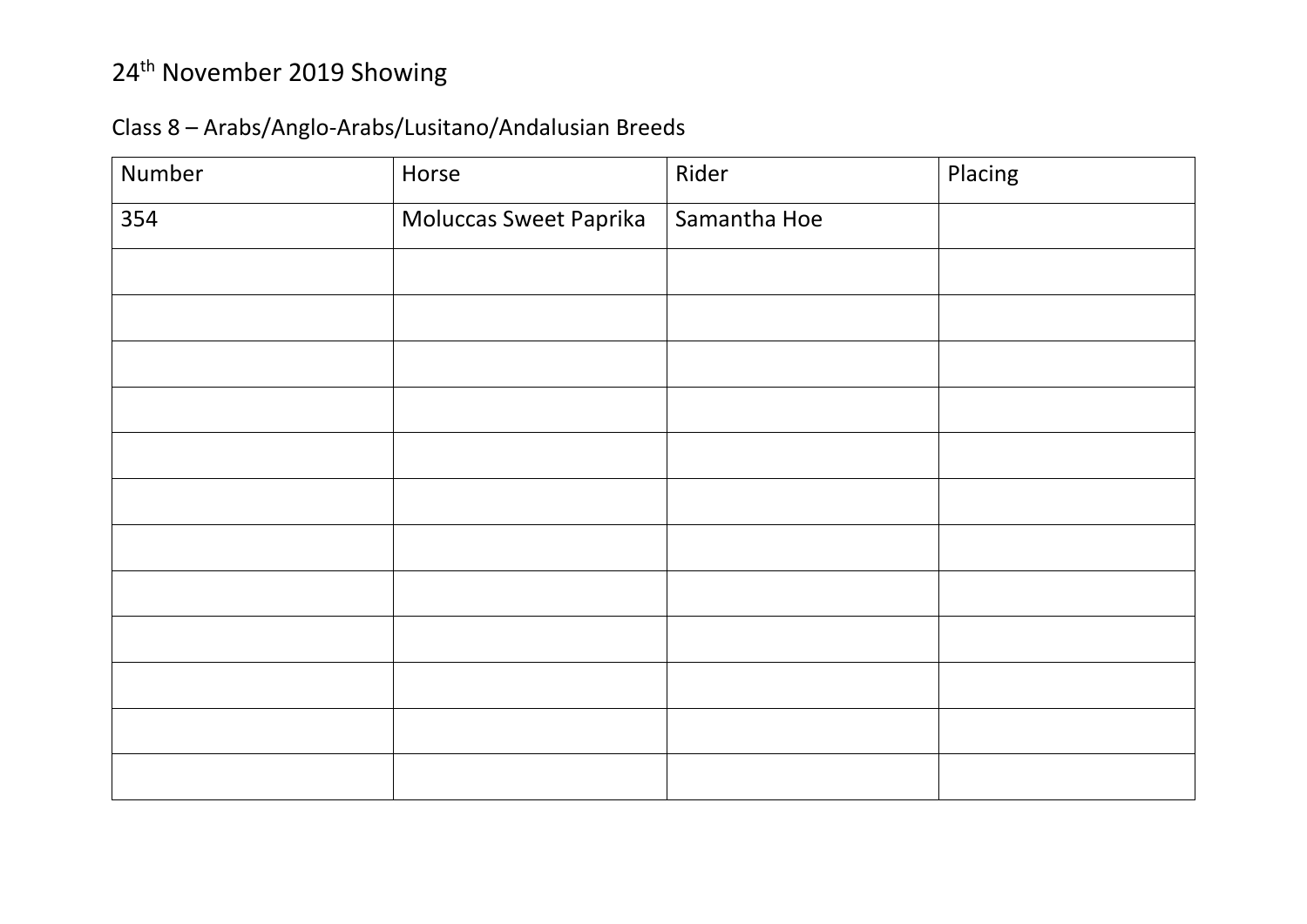#### Class 9 – Mountain and Moorland

| Number | Horse                         | Rider                 | Placing        |
|--------|-------------------------------|-----------------------|----------------|
| 334    | <b>Barnfields Trulie Mae</b>  | Nicola Brown          | $\overline{2}$ |
| 336    | <b>Westercushnie Precious</b> | Hannah Thorley - Fox  | $\overline{3}$ |
| 333    | Earnwell Jonquil              | <b>Katie Donnelly</b> | $\mathbf{1}$   |
|        |                               |                       |                |
|        |                               |                       |                |
|        |                               |                       |                |
|        |                               |                       |                |
|        |                               |                       |                |
|        |                               |                       |                |
|        |                               |                       |                |
|        |                               |                       |                |
|        |                               |                       |                |
|        |                               |                       |                |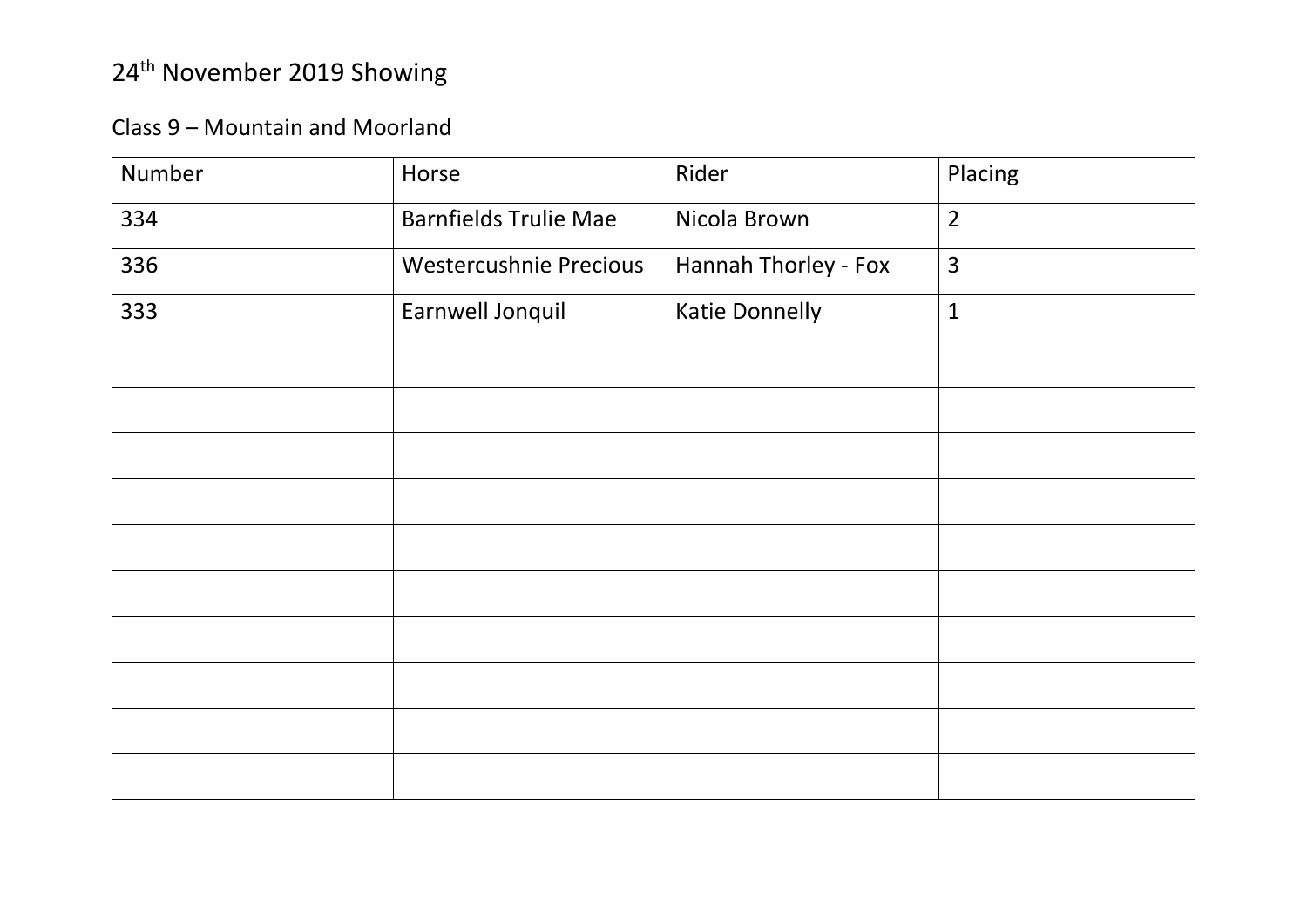Class 10 – Welsh A, B,C,D

| Number | Horse               | Rider            | Placing        |
|--------|---------------------|------------------|----------------|
| 91     | Molehouse Bobbiblue | Annika Hardling  | $\overline{2}$ |
| 329    | Imagen              | Chloe Richardson | $\overline{3}$ |
| 353    | Dylasau Daiharris   | Julia Tharratt   | $\mathbf{1}$   |
|        |                     |                  |                |
|        |                     |                  |                |
|        |                     |                  |                |
|        |                     |                  |                |
|        |                     |                  |                |
|        |                     |                  |                |
|        |                     |                  |                |
|        |                     |                  |                |
|        |                     |                  |                |
|        |                     |                  |                |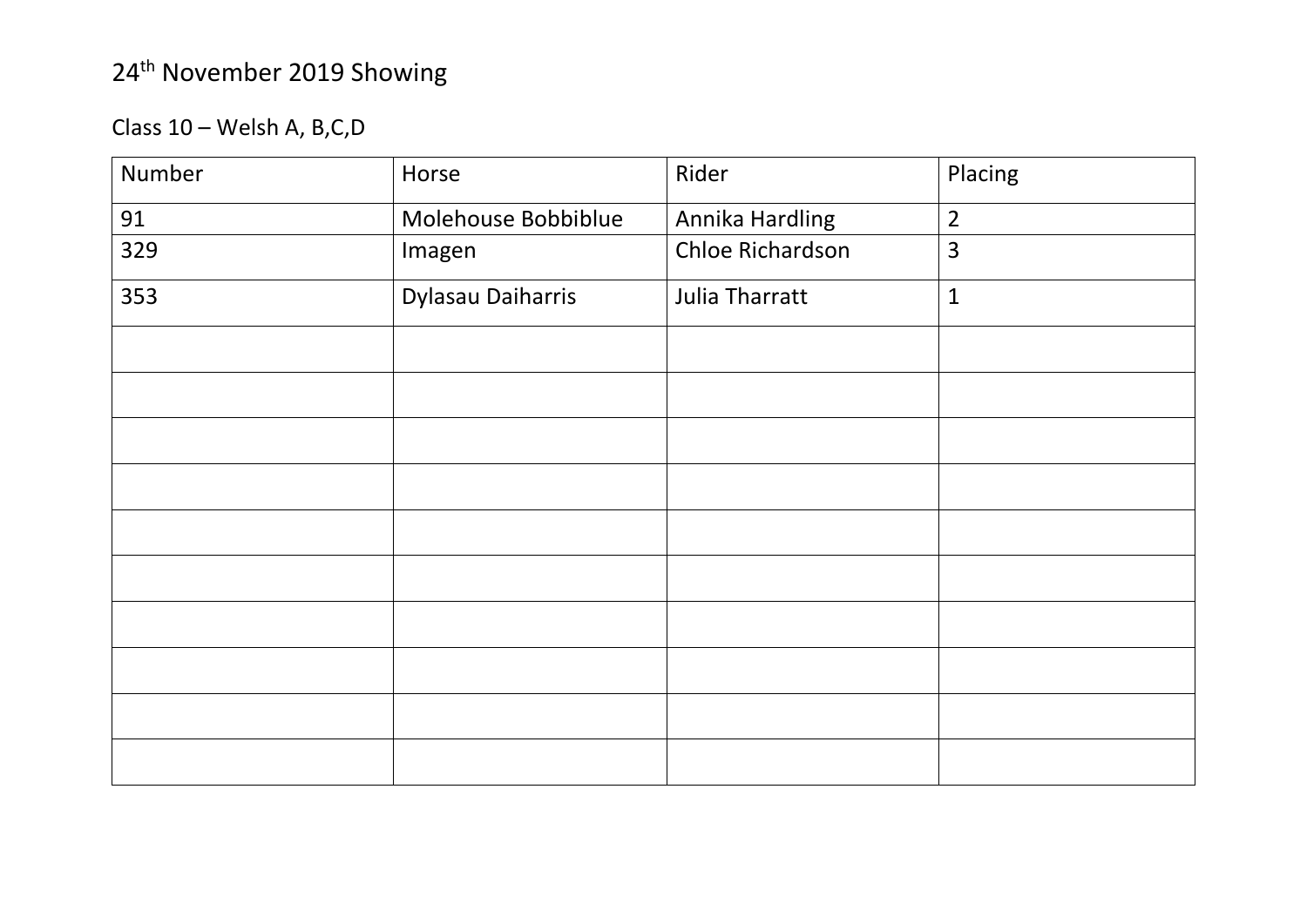Class 11 – Heavy Horses and Cobs

| Number | Horse            | Rider                  | Placing        |
|--------|------------------|------------------------|----------------|
| 327    | Crosskeys Beauty | <b>Hayley Chadwick</b> | $\mathbf{1}$   |
| 330    | <b>Holly May</b> | <b>Hilary Minshall</b> | $\overline{2}$ |
| 355    | Dublin           | Shannon Edwards        | $\overline{3}$ |
|        |                  |                        |                |
|        |                  |                        |                |
|        |                  |                        |                |
|        |                  |                        |                |
|        |                  |                        |                |
|        |                  |                        |                |
|        |                  |                        |                |
|        |                  |                        |                |
|        |                  |                        |                |
|        |                  |                        |                |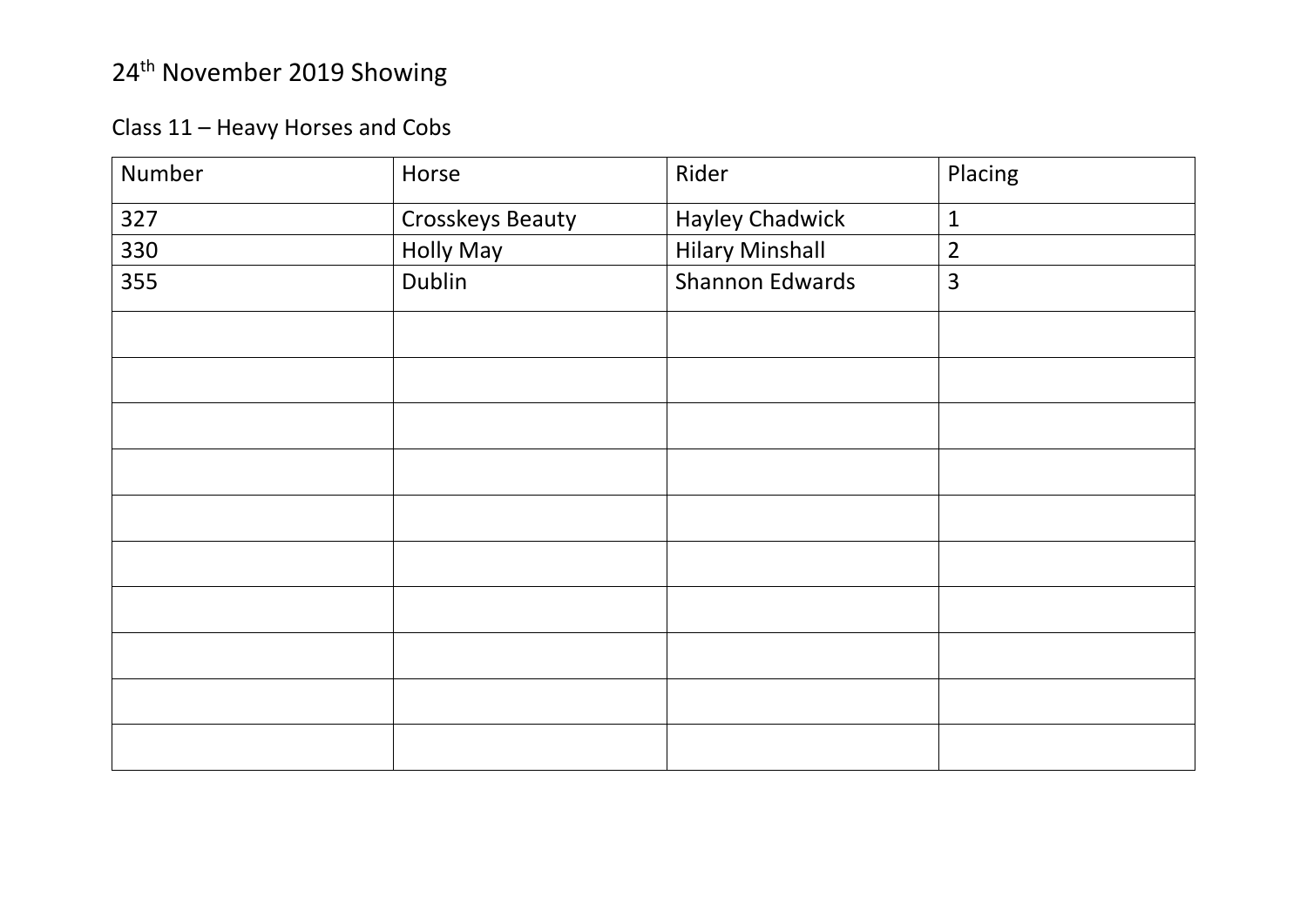#### Class 12 – Part Breeds

| Number | Horse            | Rider               | Placing        |
|--------|------------------|---------------------|----------------|
| 14     | Francesca Pelata | Whippletree Chantel | $\overline{2}$ |
| 356    | Erica            | Samantha Hoe        | 3              |
| 335    | Peter Pan        | <b>Gemma Viles</b>  | $\mathbf{1}$   |
|        |                  |                     |                |
|        |                  |                     |                |
|        |                  |                     |                |
|        |                  |                     |                |
|        |                  |                     |                |
|        |                  |                     |                |
|        |                  |                     |                |
|        |                  |                     |                |
|        |                  |                     |                |
|        |                  |                     |                |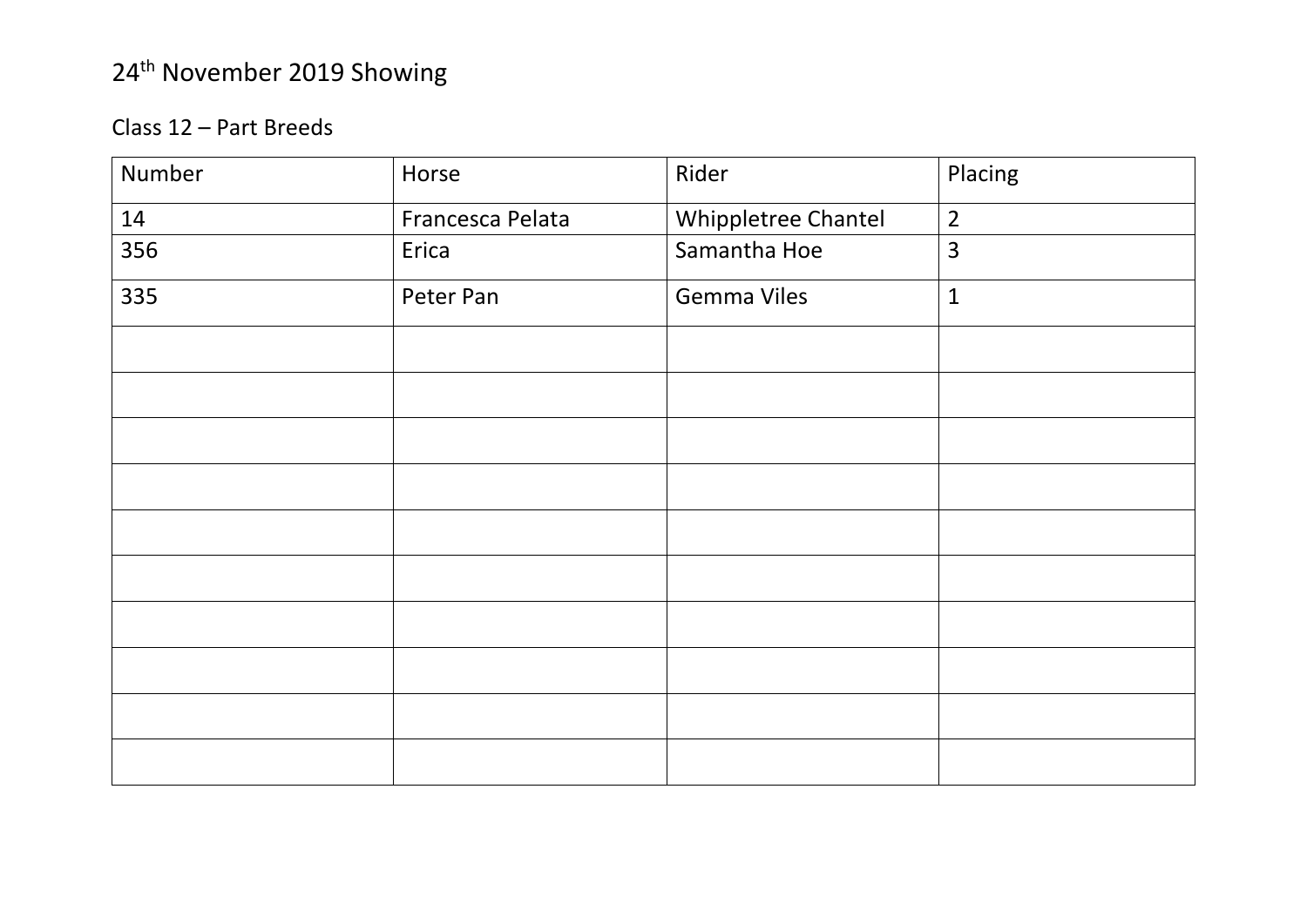Class 13 - Coloured / spotted/ palomino/ dun

| Number | Horse                  | Rider                  | Placing        |
|--------|------------------------|------------------------|----------------|
| 330    | <b>Holly May</b>       | <b>Hilary Minshall</b> | $\overline{4}$ |
| 355    | Dublin                 | <b>Shannon Edwards</b> | 3              |
| 337    | Woodfield Jazz         | John Harvey            | $\overline{2}$ |
| 357    | Harriswood Black Pearl | Georgie Richards       | $\mathbf{1}$   |
|        |                        |                        |                |
|        |                        |                        |                |
|        |                        |                        |                |
|        |                        |                        |                |
|        |                        |                        |                |
|        |                        |                        |                |
|        |                        |                        |                |
|        |                        |                        |                |
|        |                        |                        |                |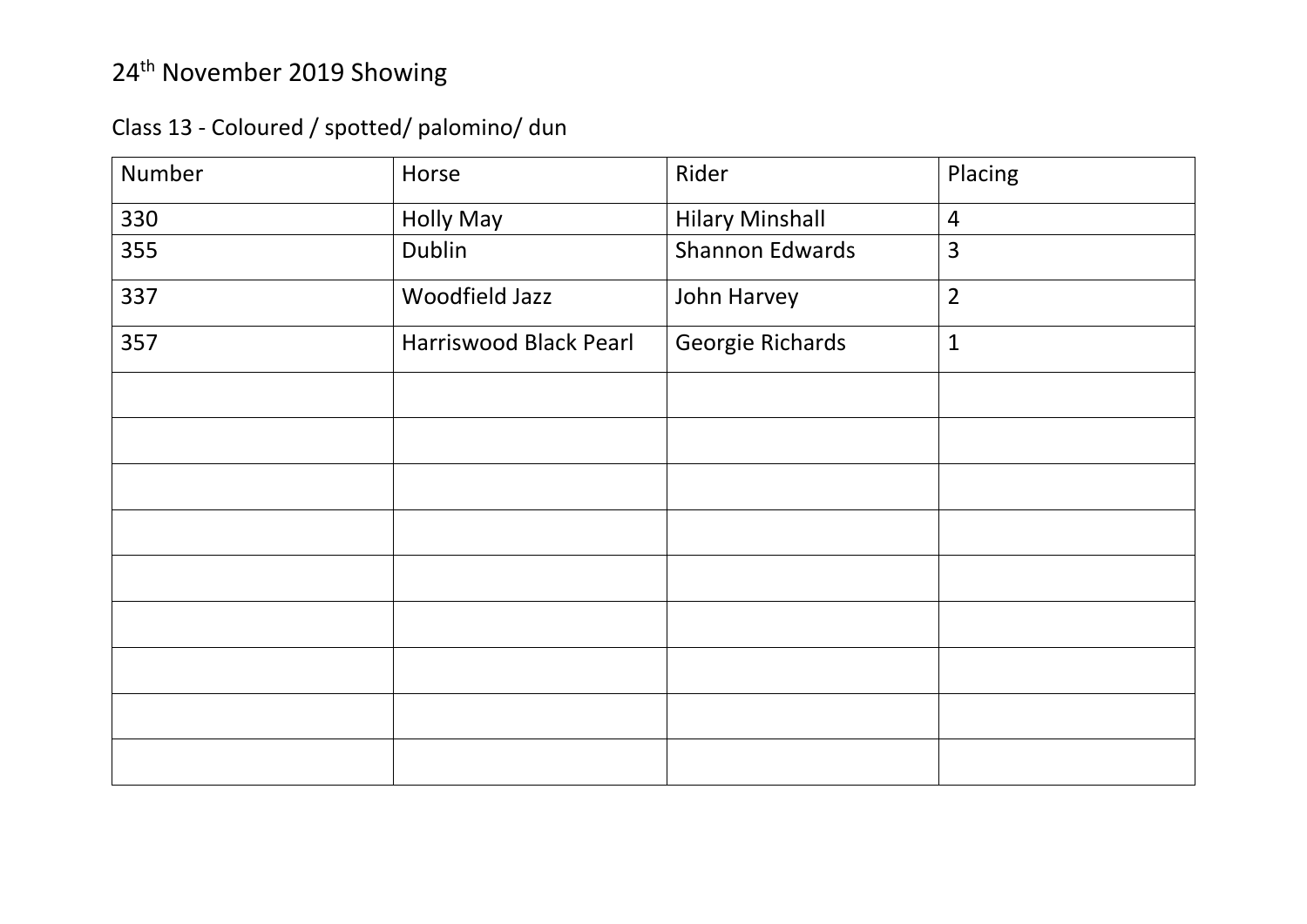#### Class 14 – Ex Race Horse

| Number | Horse               | Rider          | Placing      |
|--------|---------------------|----------------|--------------|
| 352    | <b>Classy Trick</b> | Samantha Guest | $\mathbf{1}$ |
|        |                     |                |              |
|        |                     |                |              |
|        |                     |                |              |
|        |                     |                |              |
|        |                     |                |              |
|        |                     |                |              |
|        |                     |                |              |
|        |                     |                |              |
|        |                     |                |              |
|        |                     |                |              |
|        |                     |                |              |
|        |                     |                |              |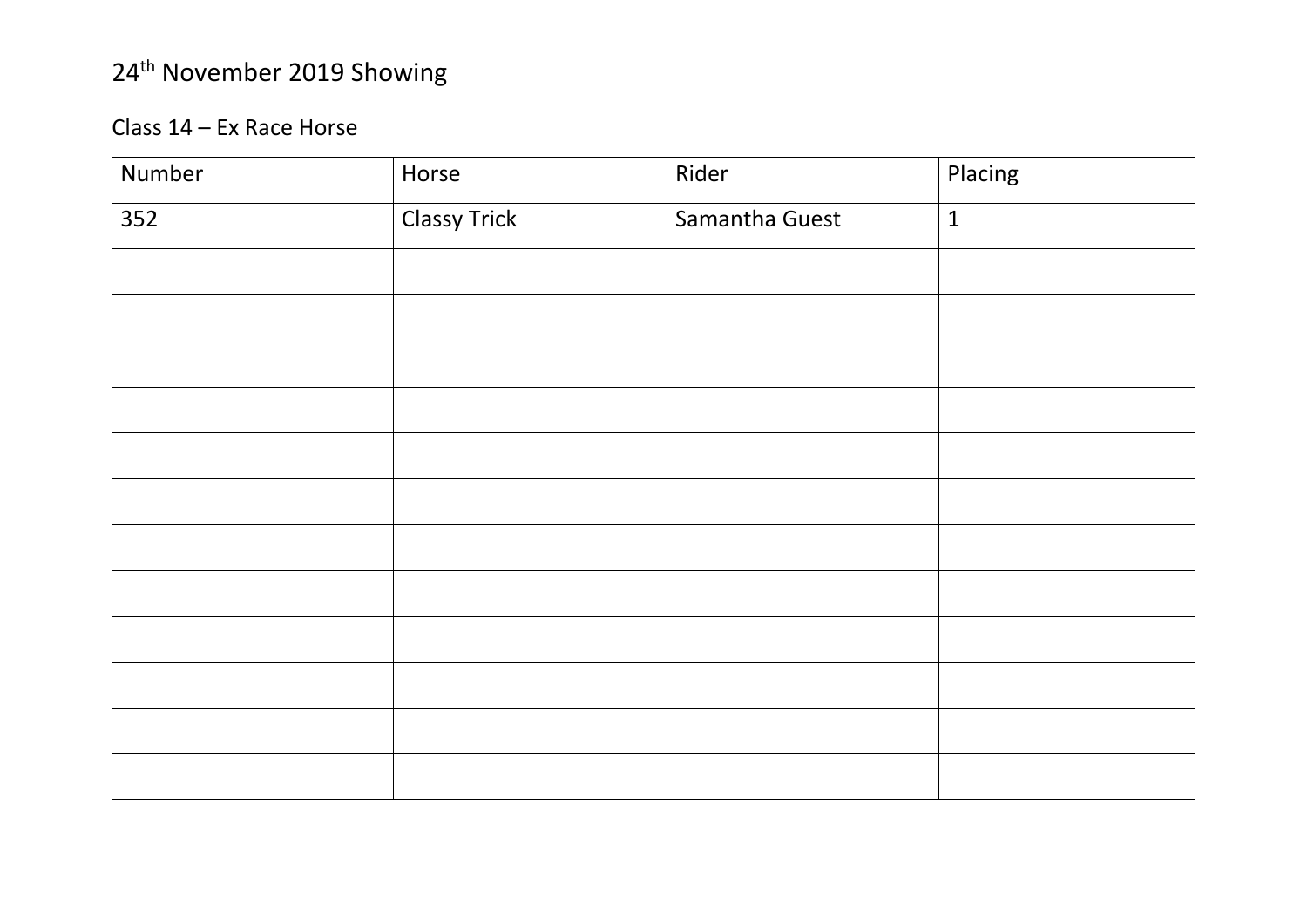Class 15 – Veteran (15 years and over)

| Number | Horse                  | Rider                  | Placing |
|--------|------------------------|------------------------|---------|
| 330    | <b>Holly May</b>       | <b>Hilary Minshall</b> |         |
| 331    | Vegas                  | <b>Charlette Meyes</b> |         |
| 332    | <b>Gentle Bay</b>      | <b>Maize Brewer</b>    |         |
| 335    | Peter Pan              | <b>Gemma Viles</b>     |         |
| 355    | Dublin                 | <b>Shannon Edwards</b> |         |
| 336    | Westercushnie Precious | Hannah Thorley - Fox   |         |
|        |                        |                        |         |
|        |                        |                        |         |
|        |                        |                        |         |
|        |                        |                        |         |
|        |                        |                        |         |
|        |                        |                        |         |
|        |                        |                        |         |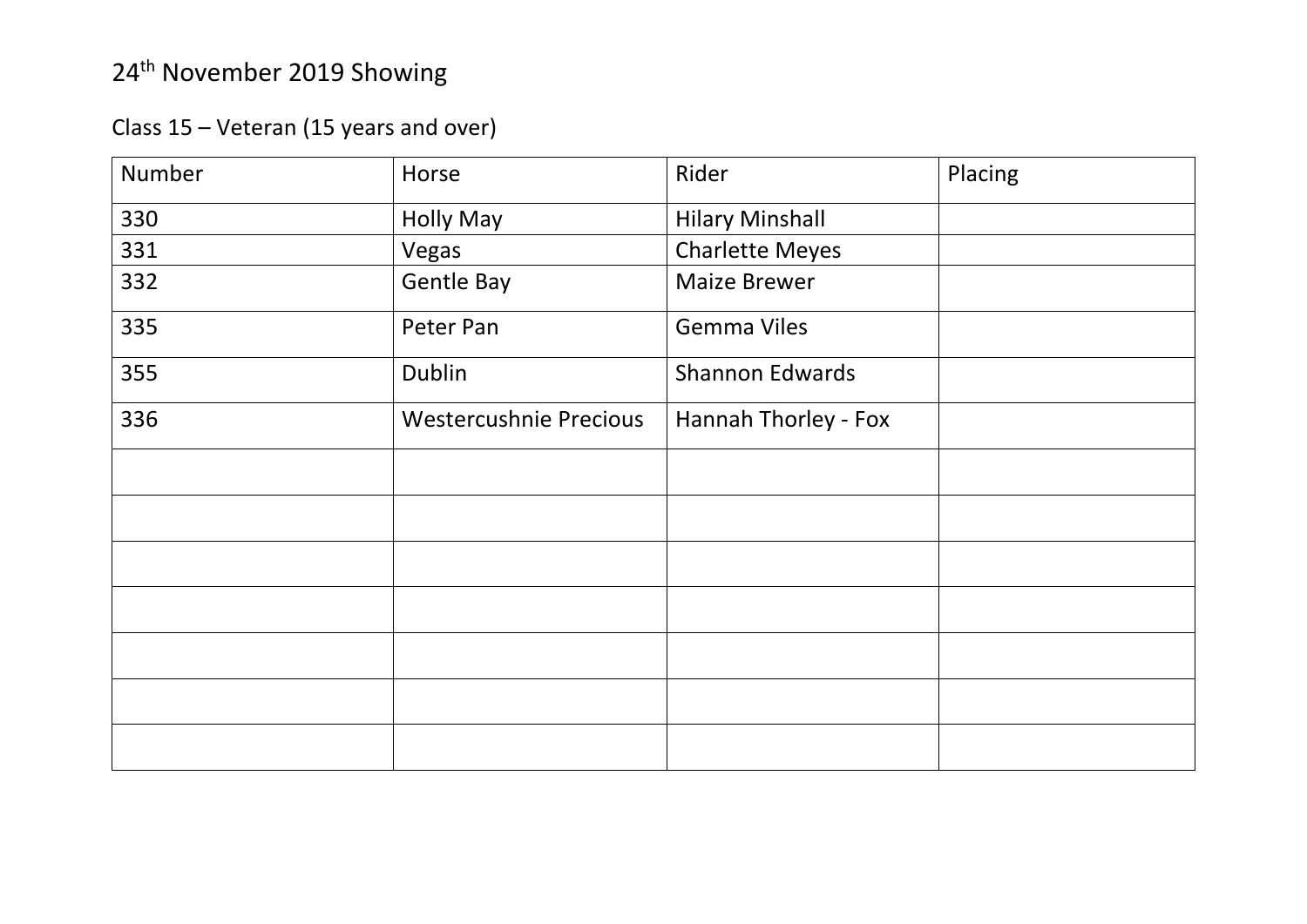#### 16- Championship: Classes 1-15 (all 1<sup>st</sup> and 2<sup>nd</sup> Placings)

| <b>Number</b> | Horse                         | Rider                      | Placing                 |
|---------------|-------------------------------|----------------------------|-------------------------|
| 331           | Vegas                         | <b>Charlette Meyes</b>     |                         |
| 327           | <b>Crosskeys Beauty</b>       | <b>Hayley Chadwick</b>     | Champion                |
| 334           | <b>Barnfields Trulie Mae</b>  | Nicola Brown               |                         |
| 91            | Molehouse Bobbiblue           | Annika Hardling            |                         |
| 332           | <b>Gentle Bay</b>             | <b>Maize Brewer</b>        |                         |
| 14            | Francesca Pelata              | <b>Whippletree Chantel</b> |                         |
| 337           | <b>Woodfield Jazz</b>         | John Harvey                |                         |
| 335           | Peter Pan                     | <b>Gemma Viles</b>         |                         |
| 333           | Earnwell Jonquil              | <b>Katie Donnelly</b>      |                         |
| 353           | <b>Dylasau Daiharris</b>      | <b>Julia Tharratt</b>      |                         |
| 330           | <b>Holly May</b>              | <b>Hilary Minshall</b>     |                         |
| 357           | <b>Harriswood Black Pearl</b> | Georgie Richards           | <b>Reserve Champion</b> |
| 352           | <b>Classy Trick</b>           | Samantha Guest             |                         |
|               |                               |                            |                         |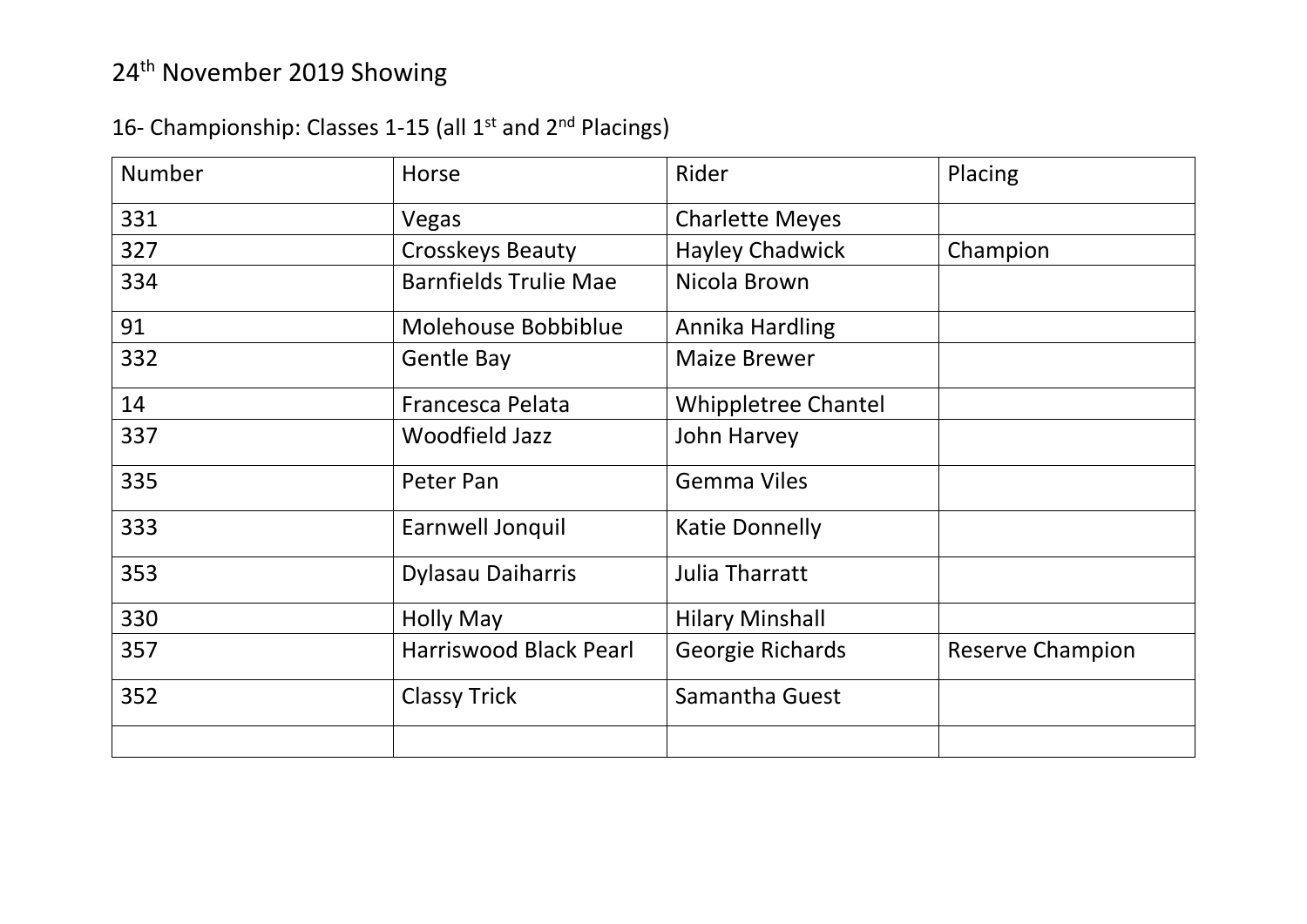#### Class 17– Best Turned Out - Ridden

| Number | Horse                  | Rider                   | Placing        |
|--------|------------------------|-------------------------|----------------|
| 360    | Telynau Quickstep      | Sienna Pownall          | $\overline{2}$ |
| 361    | Friarly Hide and Seek  | <b>Charlette Driver</b> | $\overline{3}$ |
| 362    | <b>Black water boy</b> | Lotty Pownall           | $\mathbf{1}$   |
| 355    | Dublin                 | <b>Shannon Edwards</b>  | $\overline{4}$ |
|        |                        |                         |                |
|        |                        |                         |                |
|        |                        |                         |                |
|        |                        |                         |                |
|        |                        |                         |                |
|        |                        |                         |                |
|        |                        |                         |                |
|        |                        |                         |                |
|        |                        |                         |                |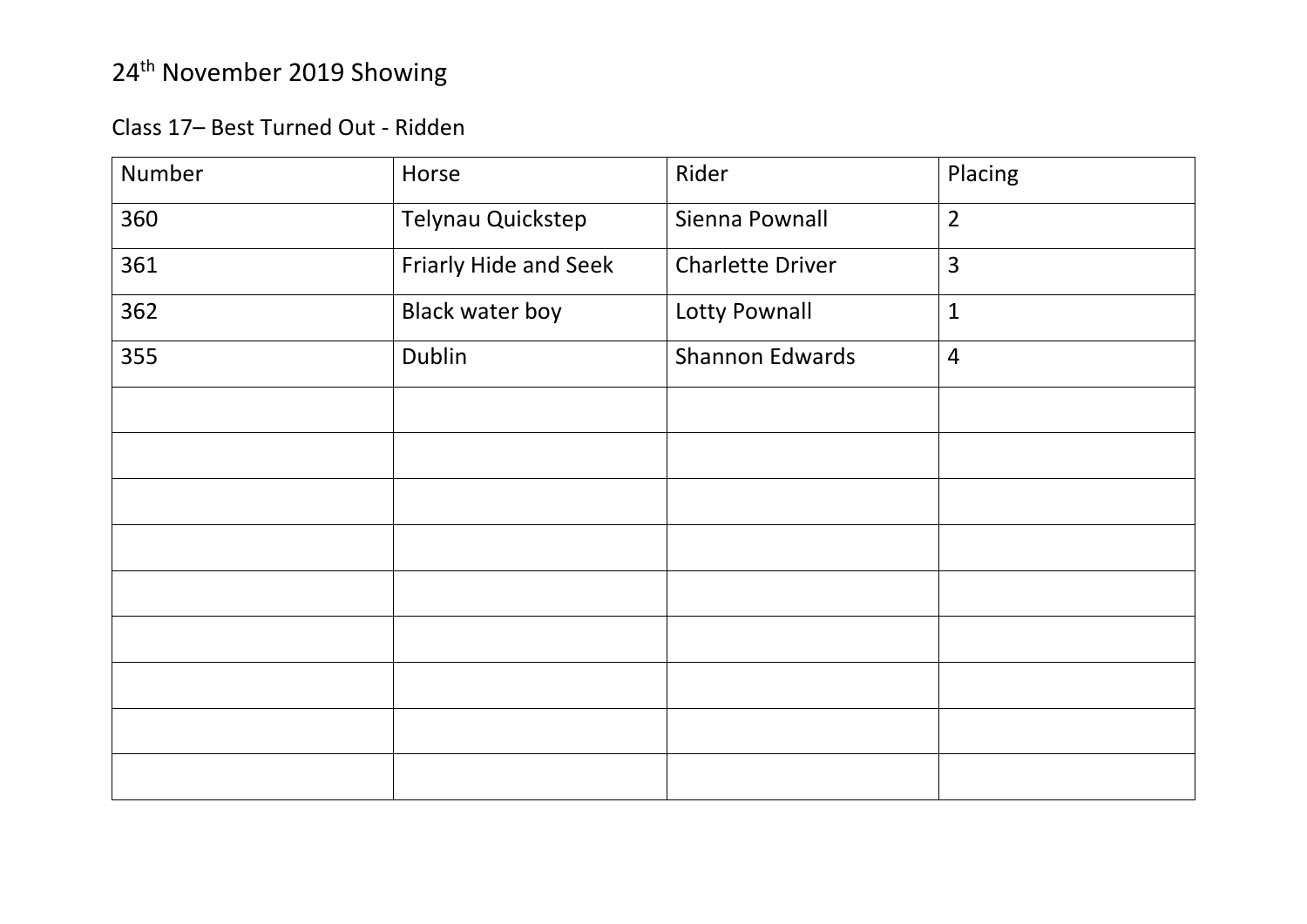Class 18 – Lead Rein / First Ridden

| Number | Horse                 | Rider                   | Placing        |
|--------|-----------------------|-------------------------|----------------|
| 360    | Telynau Quickstep     | Sienna Pownall          | $\overline{2}$ |
| 361    | Friarly Hide and Seek | <b>Charlette Driver</b> | $\overline{3}$ |
| 366    | Tobias                | Charlette day           | $\mathbf{1}$   |
|        |                       |                         |                |
|        |                       |                         |                |
|        |                       |                         |                |
|        |                       |                         |                |
|        |                       |                         |                |
|        |                       |                         |                |
|        |                       |                         |                |
|        |                       |                         |                |
|        |                       |                         |                |
|        |                       |                         |                |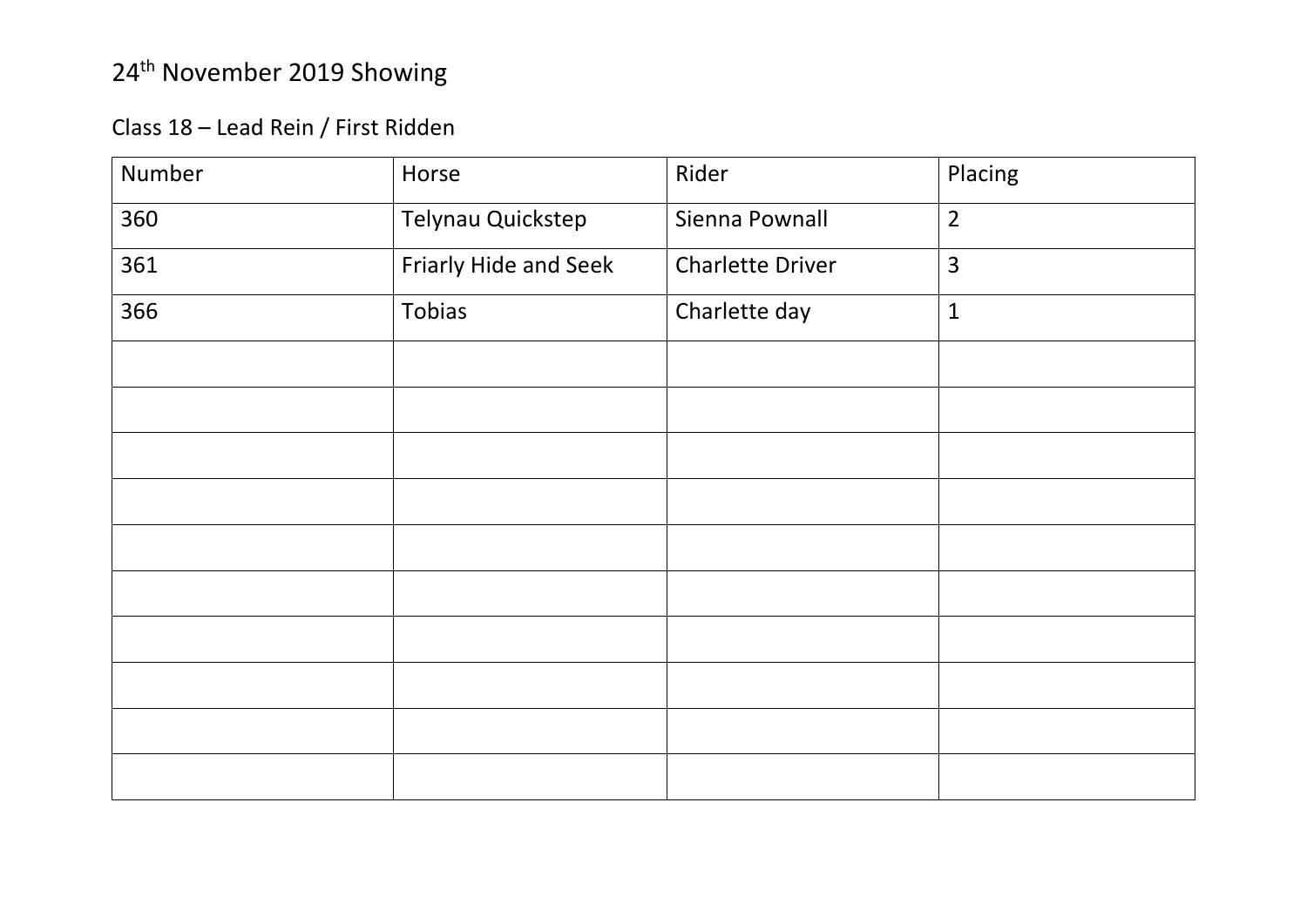#### Class 19– Equitation

| Number | Horse                  | Rider                  | Placing        |
|--------|------------------------|------------------------|----------------|
| 362    | <b>Black water boy</b> | Lotty Pownall          | $\overline{2}$ |
| 331    | Vegas                  | <b>Charlette Meyes</b> | $\mathbf{1}$   |
|        |                        |                        |                |
|        |                        |                        |                |
|        |                        |                        |                |
|        |                        |                        |                |
|        |                        |                        |                |
|        |                        |                        |                |
|        |                        |                        |                |
|        |                        |                        |                |
|        |                        |                        |                |
|        |                        |                        |                |
|        |                        |                        |                |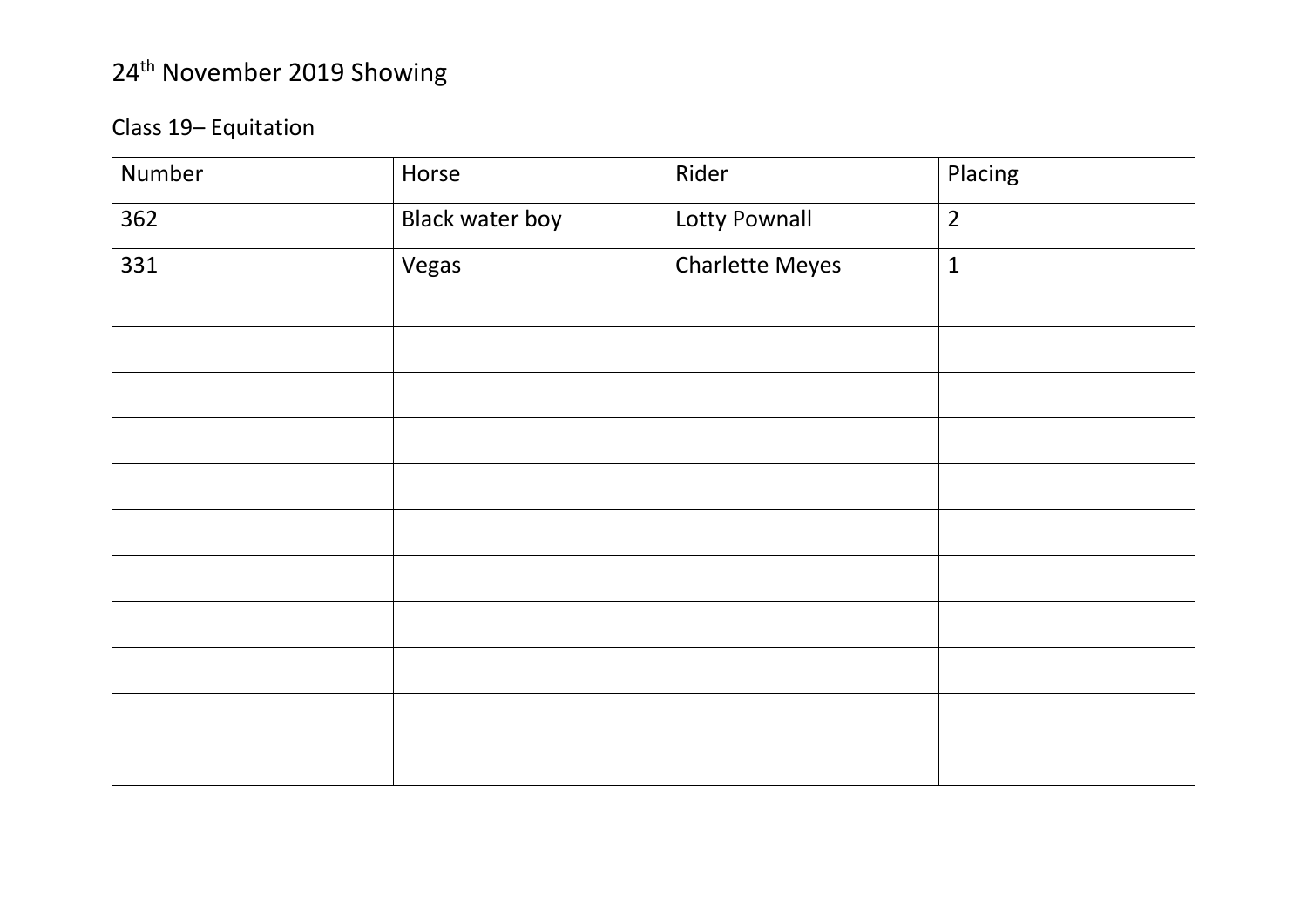Class 20- Novice Horse and Pony Ridden

| Number | Horse             | Rider                 | Placing        |
|--------|-------------------|-----------------------|----------------|
| 363    | Dark Design       | <b>Harriet Walton</b> | $\overline{3}$ |
| 353    | Dylasau Daiharris | Julia Tharratt        | $\overline{2}$ |
| 367    | Ronnie            | Vicki Smith           | $\mathbf{1}$   |
| 385    | Woodside Apple    | Katharine Lomas       | $\overline{4}$ |
|        |                   |                       |                |
|        |                   |                       |                |
|        |                   |                       |                |
|        |                   |                       |                |
|        |                   |                       |                |
|        |                   |                       |                |
|        |                   |                       |                |
|        |                   |                       |                |
|        |                   |                       |                |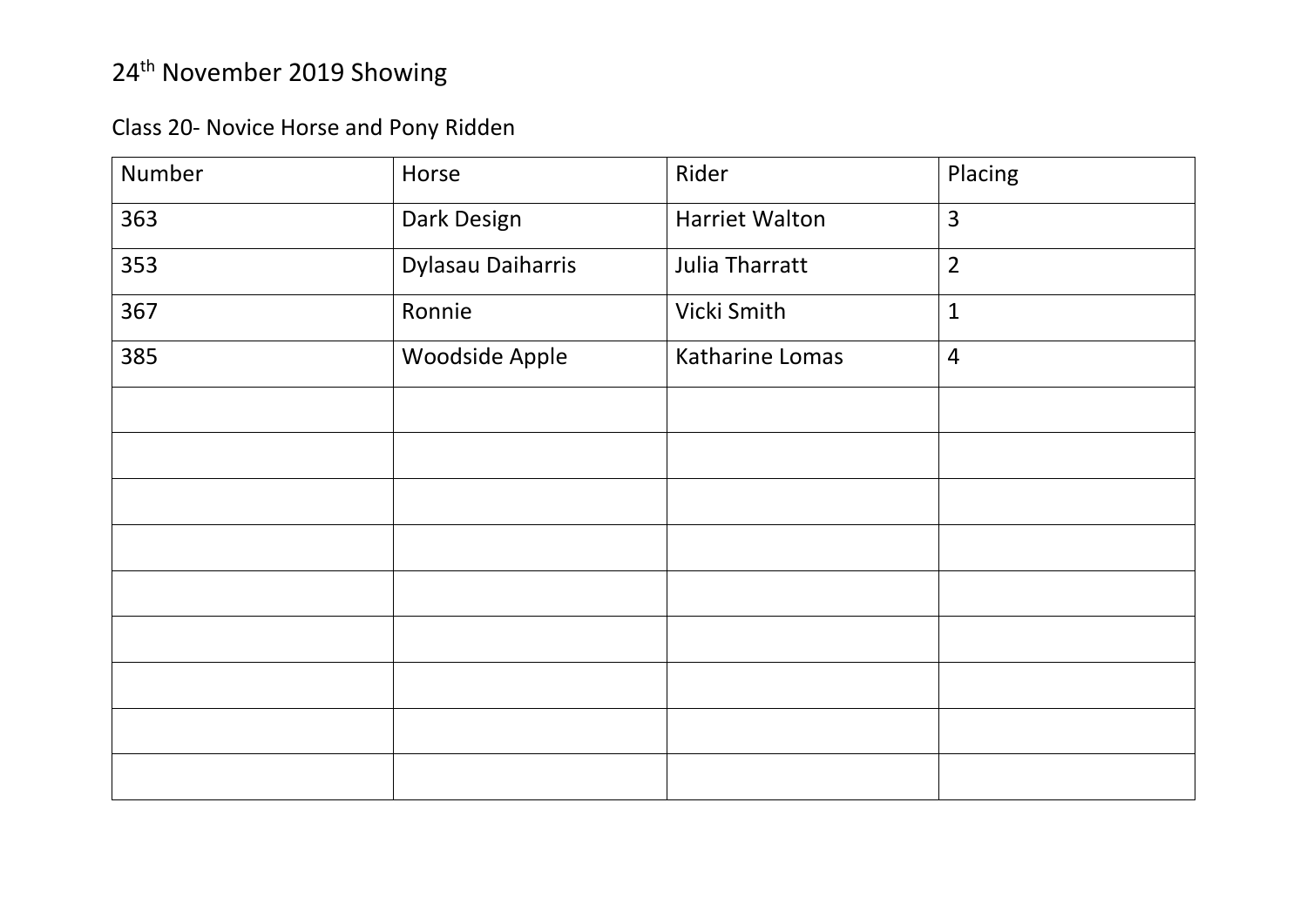#### Class 21- Open Ridden

| Number | Horse                     | Rider              | Paid           |
|--------|---------------------------|--------------------|----------------|
| 357    | Harriswood Black Pearl    | Georgie Richards   | $\overline{3}$ |
| 359    | <b>Brynseion Gododdin</b> | Gemma Scott        | $\overline{2}$ |
| 362    | <b>Black water boy</b>    | Lotty Pownall      | 6              |
| 352    | <b>Classy Trick</b>       | Samantha Guest     | 5              |
| 365    | Monty                     | <b>Lily Garlic</b> | $\overline{4}$ |
| 353    | Dylasau Daiharris         | Julia Tharratt     | $\mathbf{1}$   |
| 383    | <b>Grecian Moon</b>       | Larissa Burnett    |                |
|        |                           |                    |                |
|        |                           |                    |                |
|        |                           |                    |                |
|        |                           |                    |                |
|        |                           |                    |                |
|        |                           |                    |                |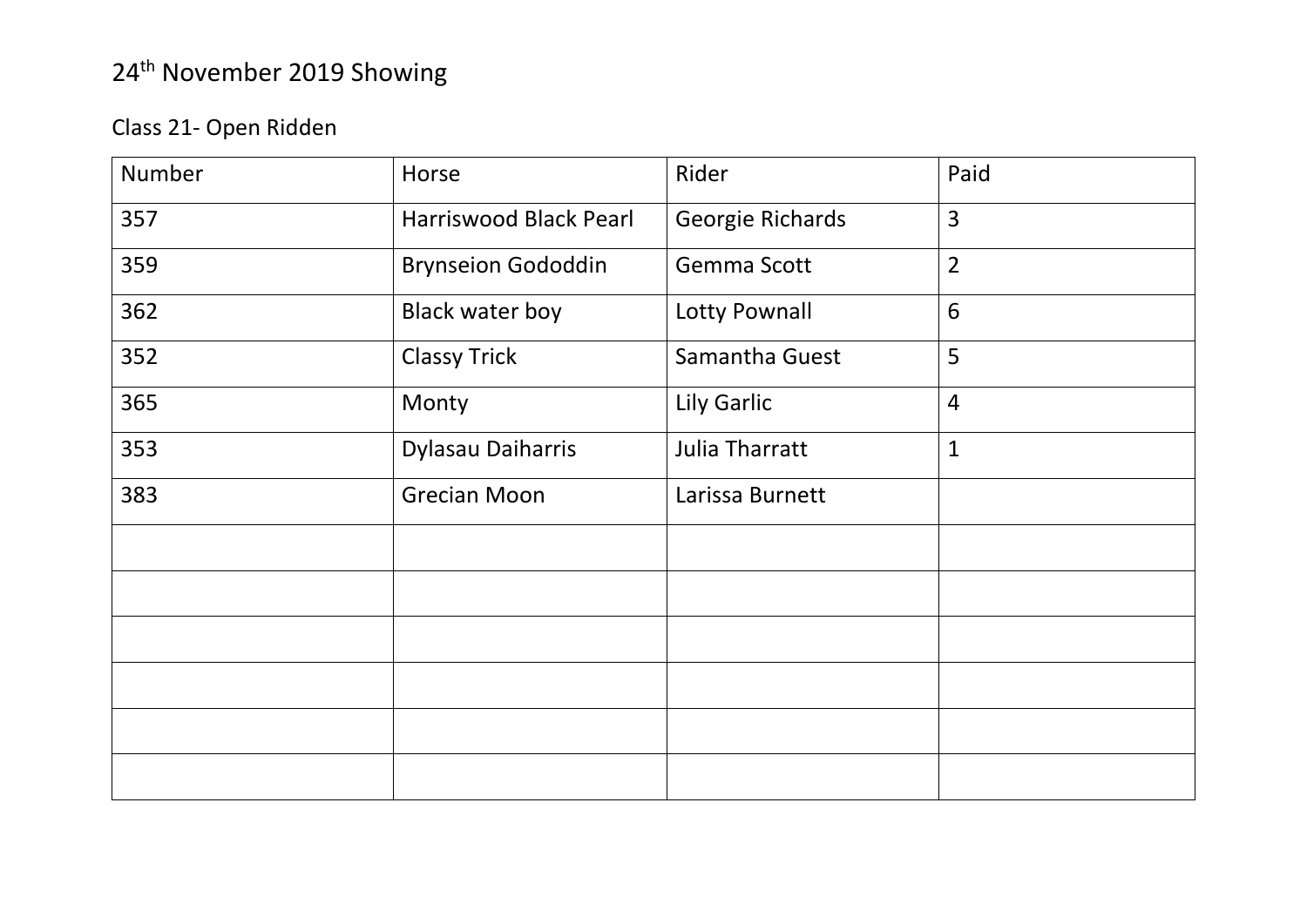#### Class 22- Hunter Type

| Number | Horse  | Rider           | Placing      |
|--------|--------|-----------------|--------------|
| 355    | Dublin | Shannon Edwards | $\mathbf{1}$ |
|        |        |                 |              |
|        |        |                 |              |
|        |        |                 |              |
|        |        |                 |              |
|        |        |                 |              |
|        |        |                 |              |
|        |        |                 |              |
|        |        |                 |              |
|        |        |                 |              |
|        |        |                 |              |
|        |        |                 |              |
|        |        |                 |              |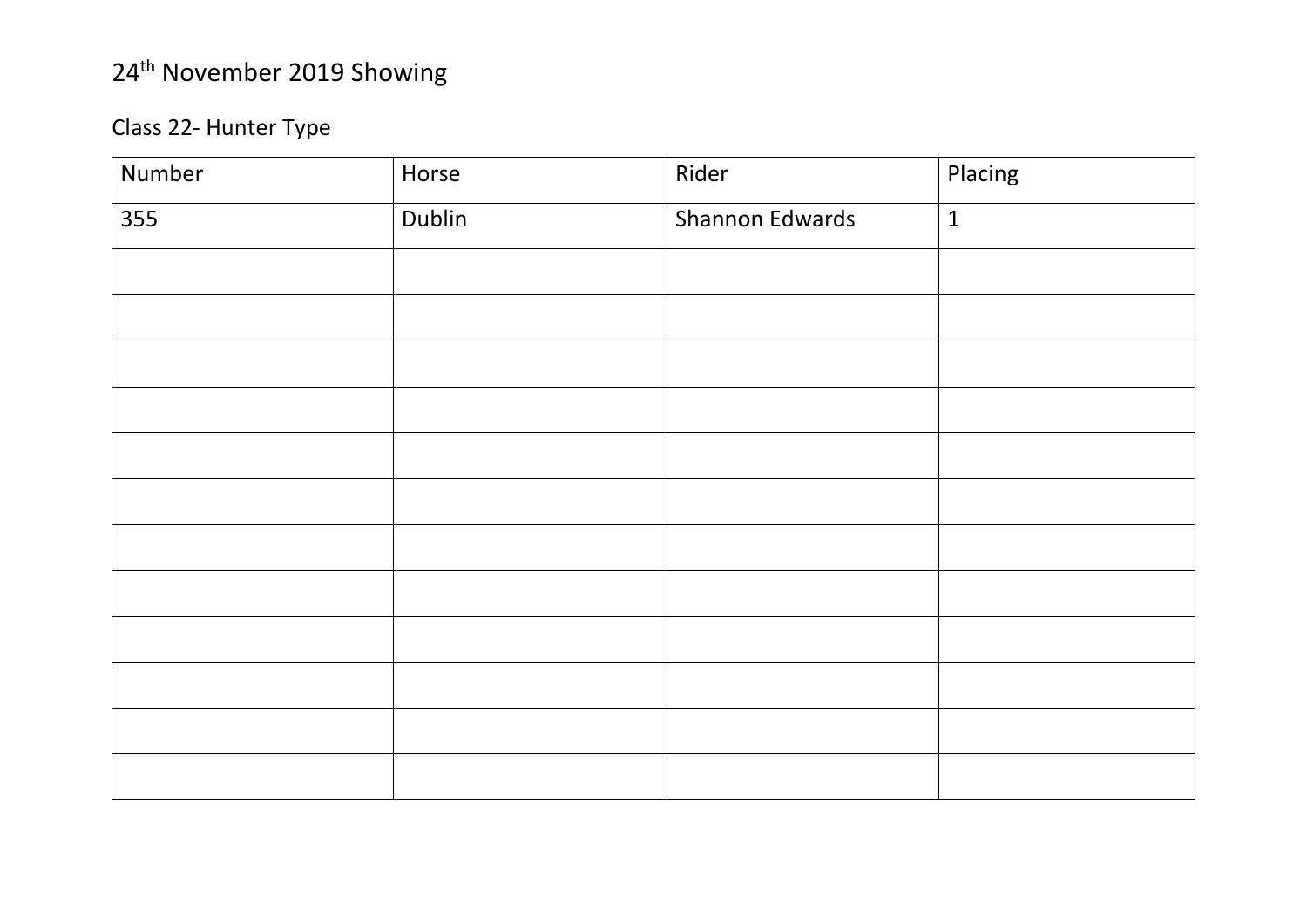#### Class 23- Ridding / Hack Type

| Number | Horse                     | Rider           | Placing        |
|--------|---------------------------|-----------------|----------------|
| 389    | Dark Design               | Sanchia Barlow  | $\overline{2}$ |
| 364    | <b>Barcliffe Balmoral</b> | Katie Schreiber | $\mathbf{1}$   |
| 385    | Woodside Apple            | Katharine Lomas | $\overline{3}$ |
| 365    | Monty                     | Lily Garlic     | $\overline{4}$ |
|        |                           |                 |                |
|        |                           |                 |                |
|        |                           |                 |                |
|        |                           |                 |                |
|        |                           |                 |                |
|        |                           |                 |                |
|        |                           |                 |                |
|        |                           |                 |                |
|        |                           |                 |                |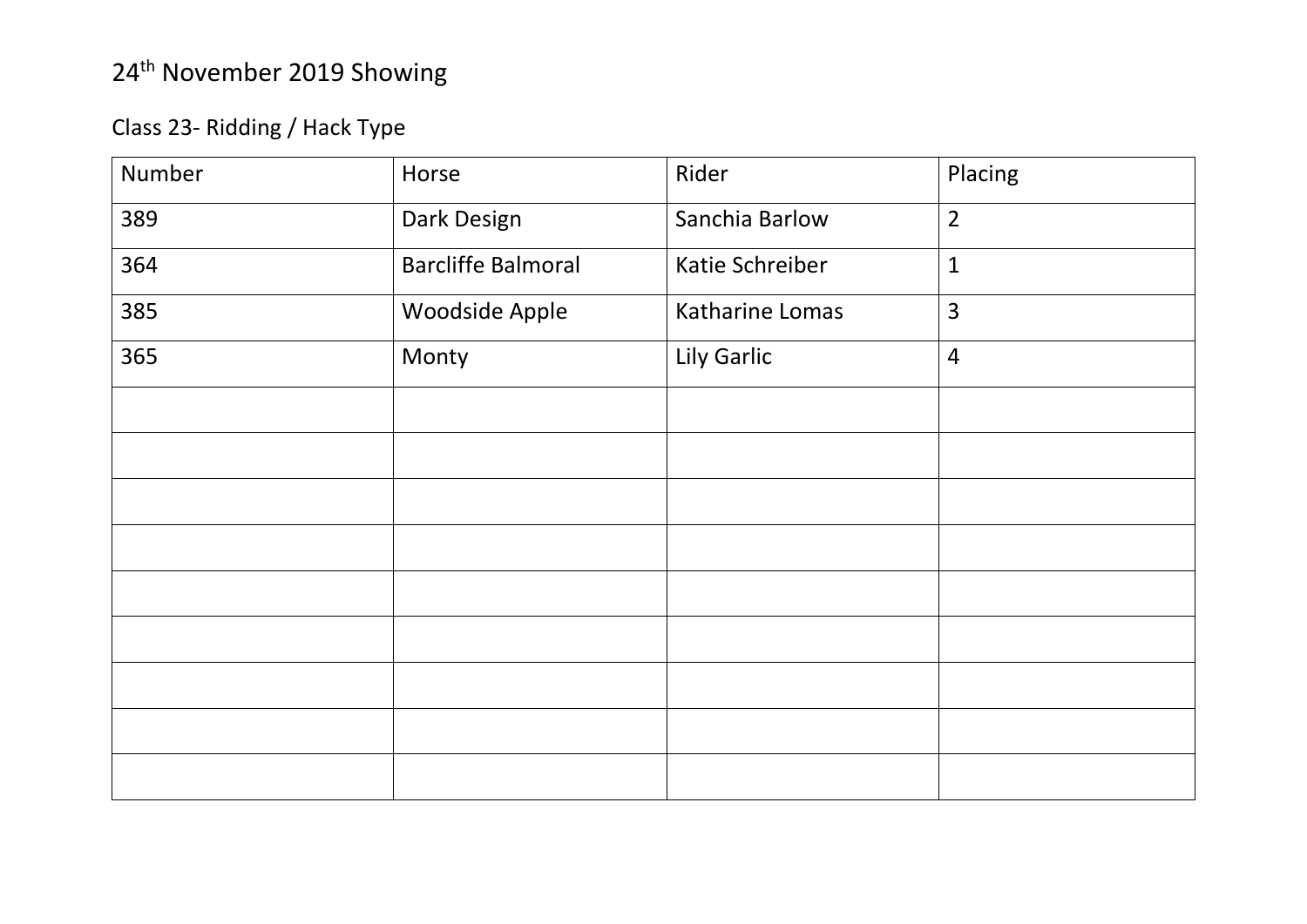#### Class 24- Arabs/ Anglo-Arabs/Lusitano/ Andalusian Breeds

| Number | Horse               | Rider              | Placing        |  |
|--------|---------------------|--------------------|----------------|--|
| 358    | Pa Somali           | <b>Tracey Edge</b> | $\overline{2}$ |  |
| 383    | <b>Grecian Moon</b> | Larissa Burnett    | $\mathbf{1}$   |  |
|        |                     |                    |                |  |
|        |                     |                    |                |  |
|        |                     |                    |                |  |
|        |                     |                    |                |  |
|        |                     |                    |                |  |
|        |                     |                    |                |  |
|        |                     |                    |                |  |
|        |                     |                    |                |  |
|        |                     |                    |                |  |
|        |                     |                    |                |  |
|        |                     |                    |                |  |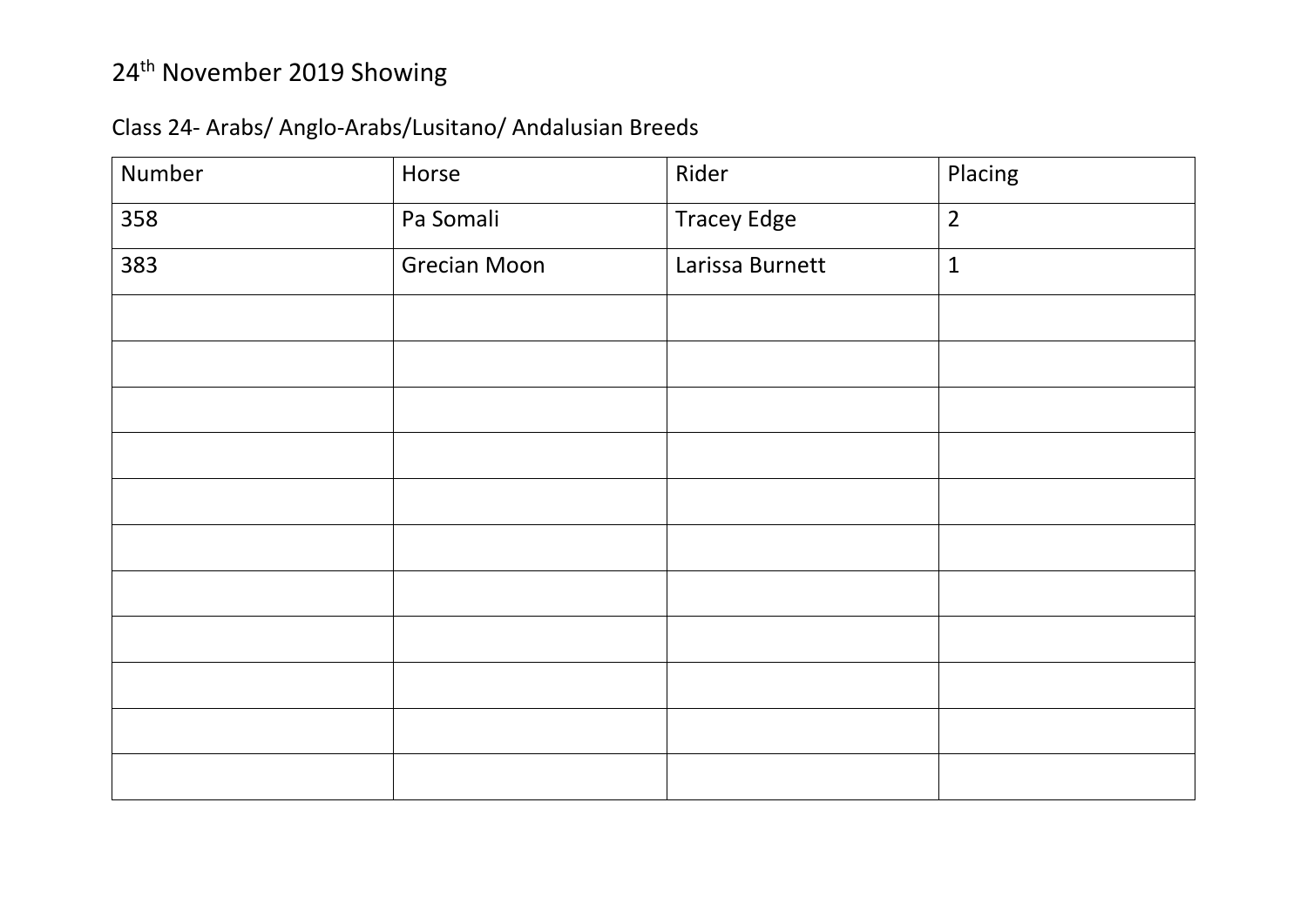Class 25- Mountain and Moorlands (exc Welsh)

| Number | Horse | Rider       | Placing      |
|--------|-------|-------------|--------------|
| 390    | Dotty | Vicki Smith | $\mathbf{1}$ |
|        |       |             |              |
|        |       |             |              |
|        |       |             |              |
|        |       |             |              |
|        |       |             |              |
|        |       |             |              |
|        |       |             |              |
|        |       |             |              |
|        |       |             |              |
|        |       |             |              |
|        |       |             |              |
|        |       |             |              |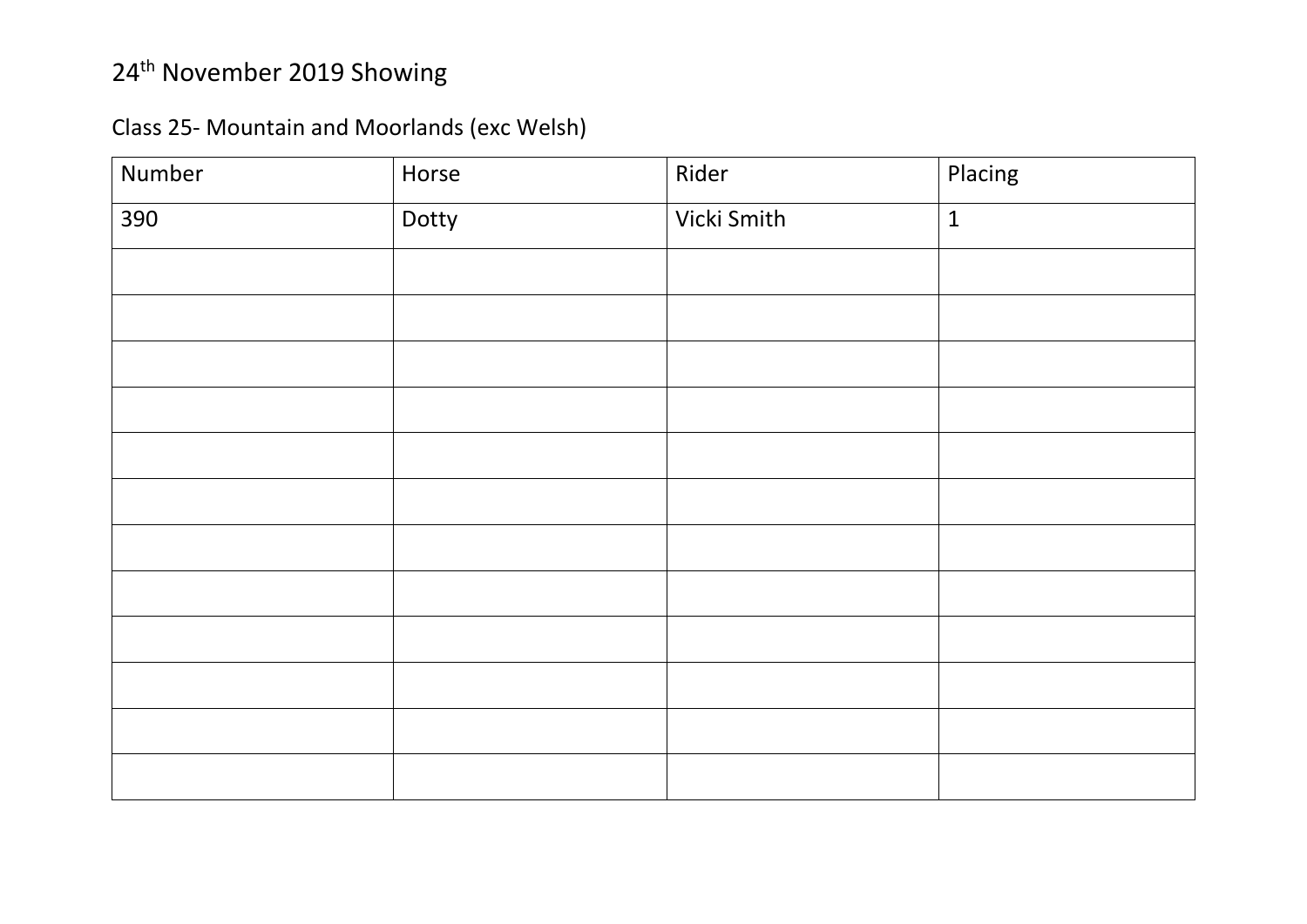Class 26 – Welsh A,B,C,D

| Number | Horse                | Rider         | Paid         |
|--------|----------------------|---------------|--------------|
| 387    | Llynhelyg Golden Boy | Sophie Barnes | $\mathbf{1}$ |
|        |                      |               |              |
|        |                      |               |              |
|        |                      |               |              |
|        |                      |               |              |
|        |                      |               |              |
|        |                      |               |              |
|        |                      |               |              |
|        |                      |               |              |
|        |                      |               |              |
|        |                      |               |              |
|        |                      |               |              |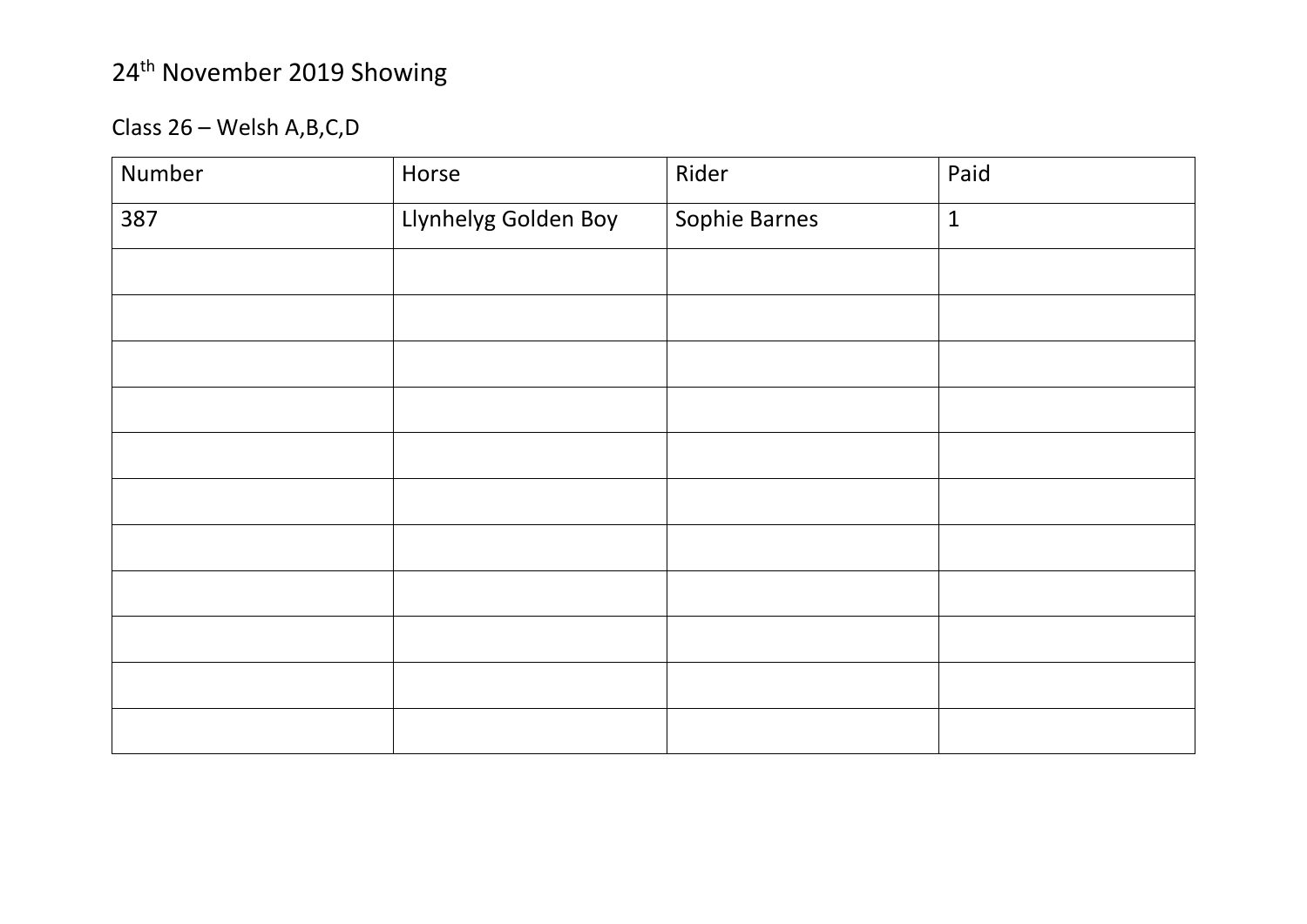#### Class 27- Heavy Horses & Cobs

| Number | Horse | Rider           | Placing      |
|--------|-------|-----------------|--------------|
| 386    | Fern  | Natashia Reeves | $\mathbf{1}$ |
|        |       |                 |              |
|        |       |                 |              |
|        |       |                 |              |
|        |       |                 |              |
|        |       |                 |              |
|        |       |                 |              |
|        |       |                 |              |
|        |       |                 |              |
|        |       |                 |              |
|        |       |                 |              |
|        |       |                 |              |
|        |       |                 |              |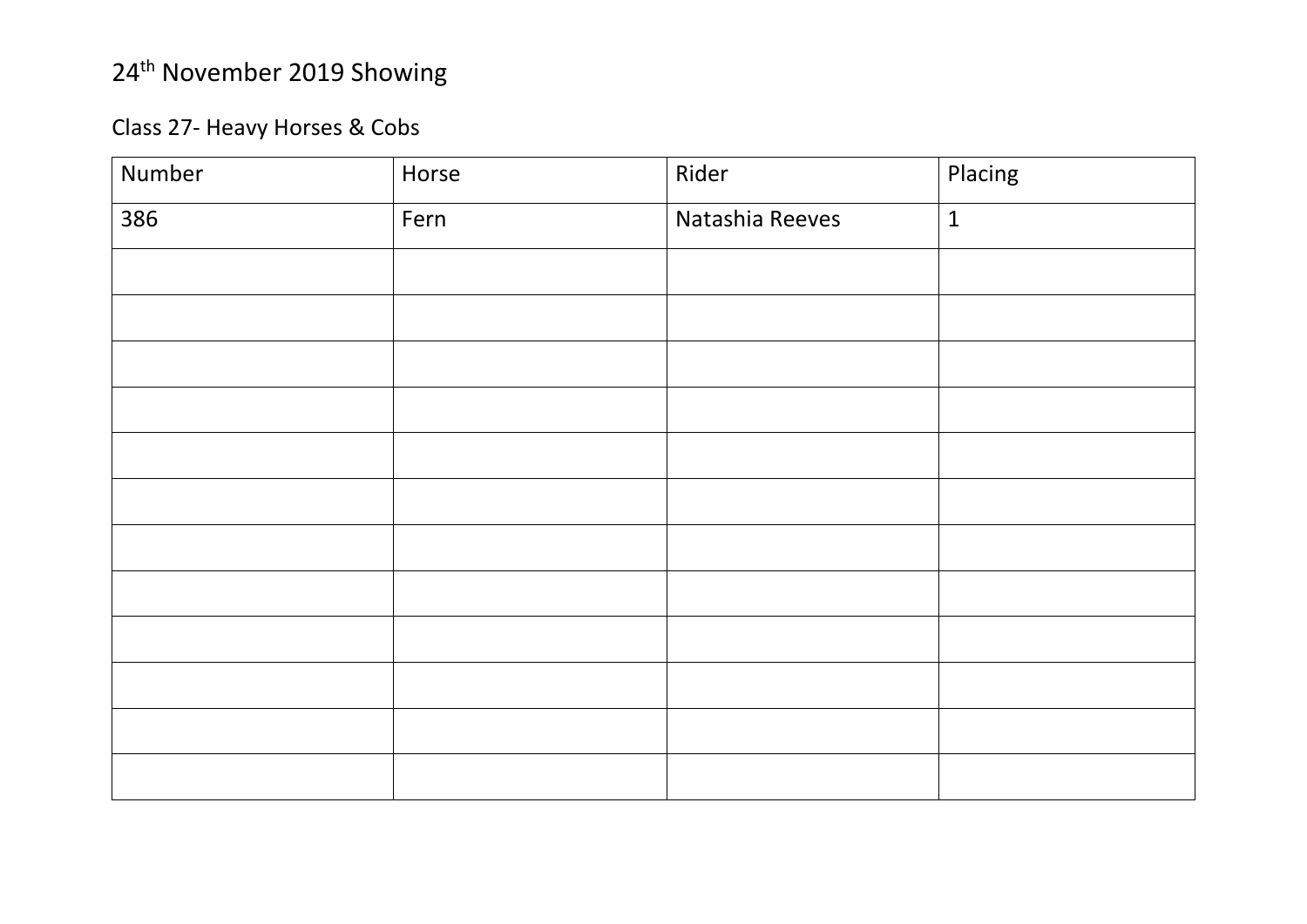#### Class 2 8 - Part Breeds

| Number | Horse | Rider | Paid |
|--------|-------|-------|------|
|        |       |       |      |
|        |       |       |      |
|        |       |       |      |
|        |       |       |      |
|        |       |       |      |
|        |       |       |      |
|        |       |       |      |
|        |       |       |      |
|        |       |       |      |
|        |       |       |      |
|        |       |       |      |
|        |       |       |      |
|        |       |       |      |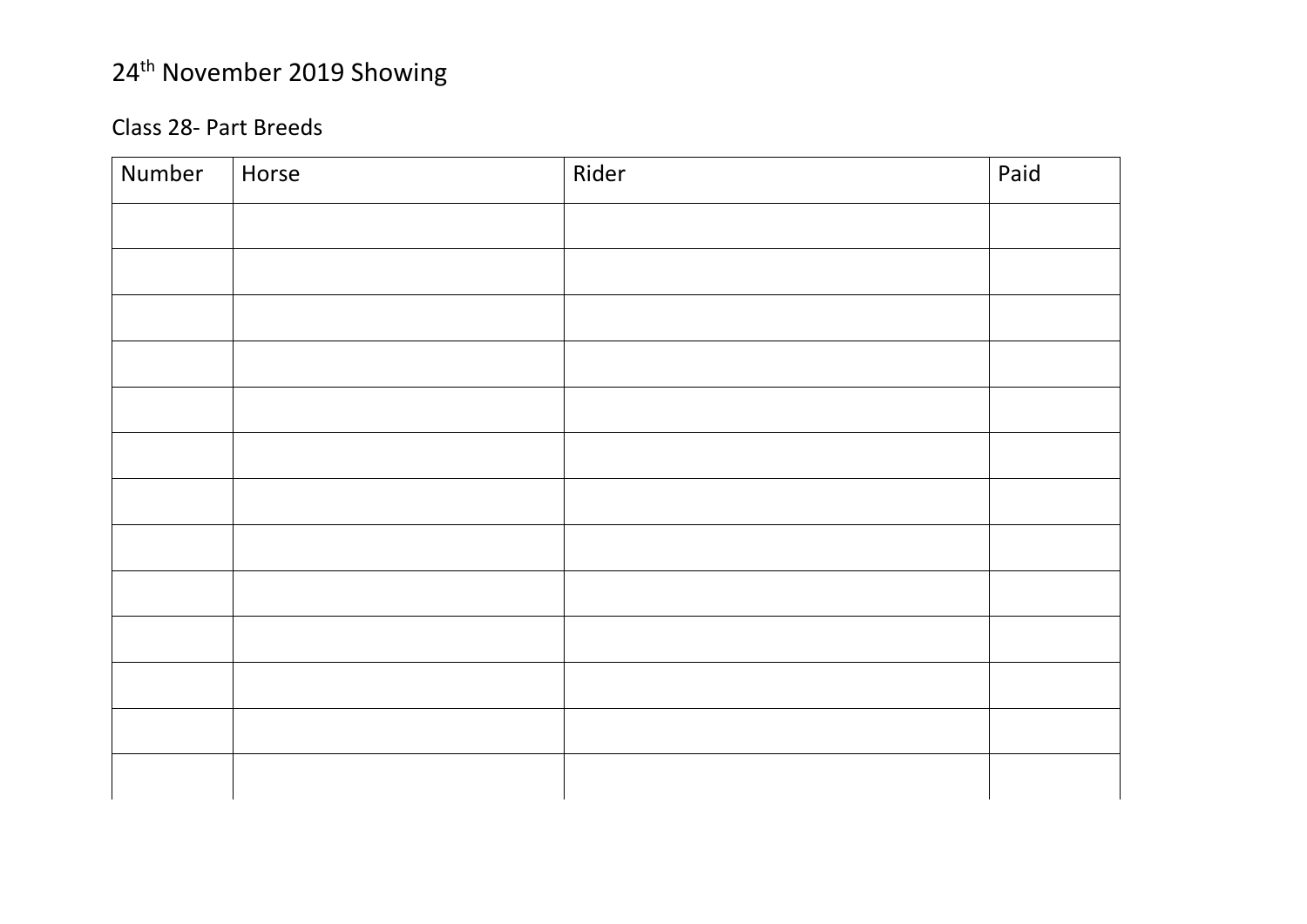| Class 29- |        |                        |                |
|-----------|--------|------------------------|----------------|
| Coloured/ |        |                        |                |
| Spotted/  |        |                        |                |
| Palomino  |        |                        |                |
| Number    | Horse  | Rider                  | Placing        |
| 355       | Dublin | <b>Shannon Edwards</b> | $\overline{2}$ |
| 386       | Fern   | Natashia Reeves        | $\mathbf{1}$   |
| 388       | Tomboy | <b>Evie Badger</b>     | $\overline{3}$ |
|           |        |                        |                |
|           |        |                        |                |
|           |        |                        |                |
|           |        |                        |                |
|           |        |                        |                |
|           |        |                        |                |
|           |        |                        |                |
|           |        |                        |                |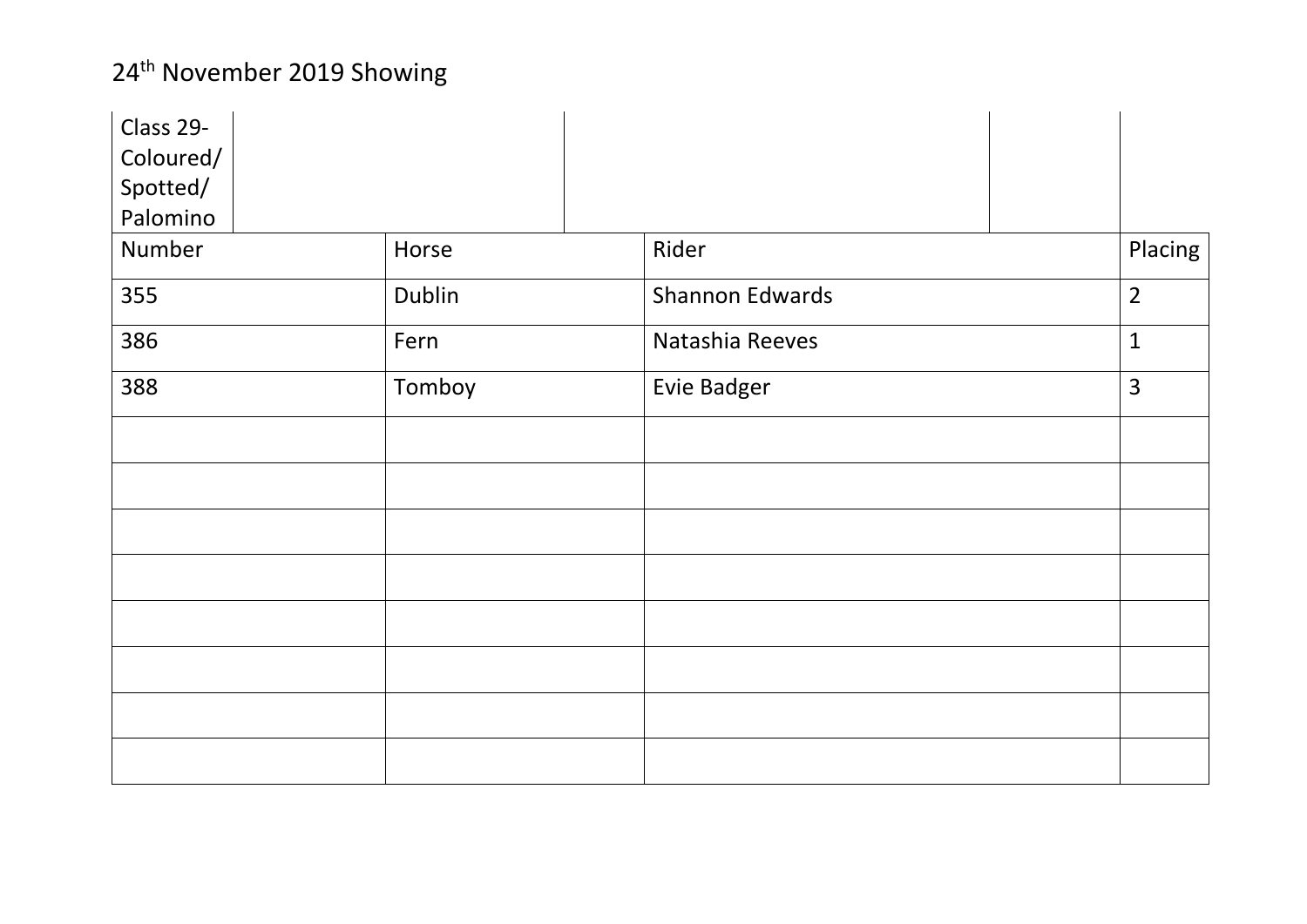#### Class 30 - Ex Race hors e

| Number   Horse | Rider | Paid |
|----------------|-------|------|
|                |       |      |
|                |       |      |
|                |       |      |
|                |       |      |
|                |       |      |
|                |       |      |
|                |       |      |
|                |       |      |
|                |       |      |
|                |       |      |
|                |       |      |
|                |       |      |
|                |       |      |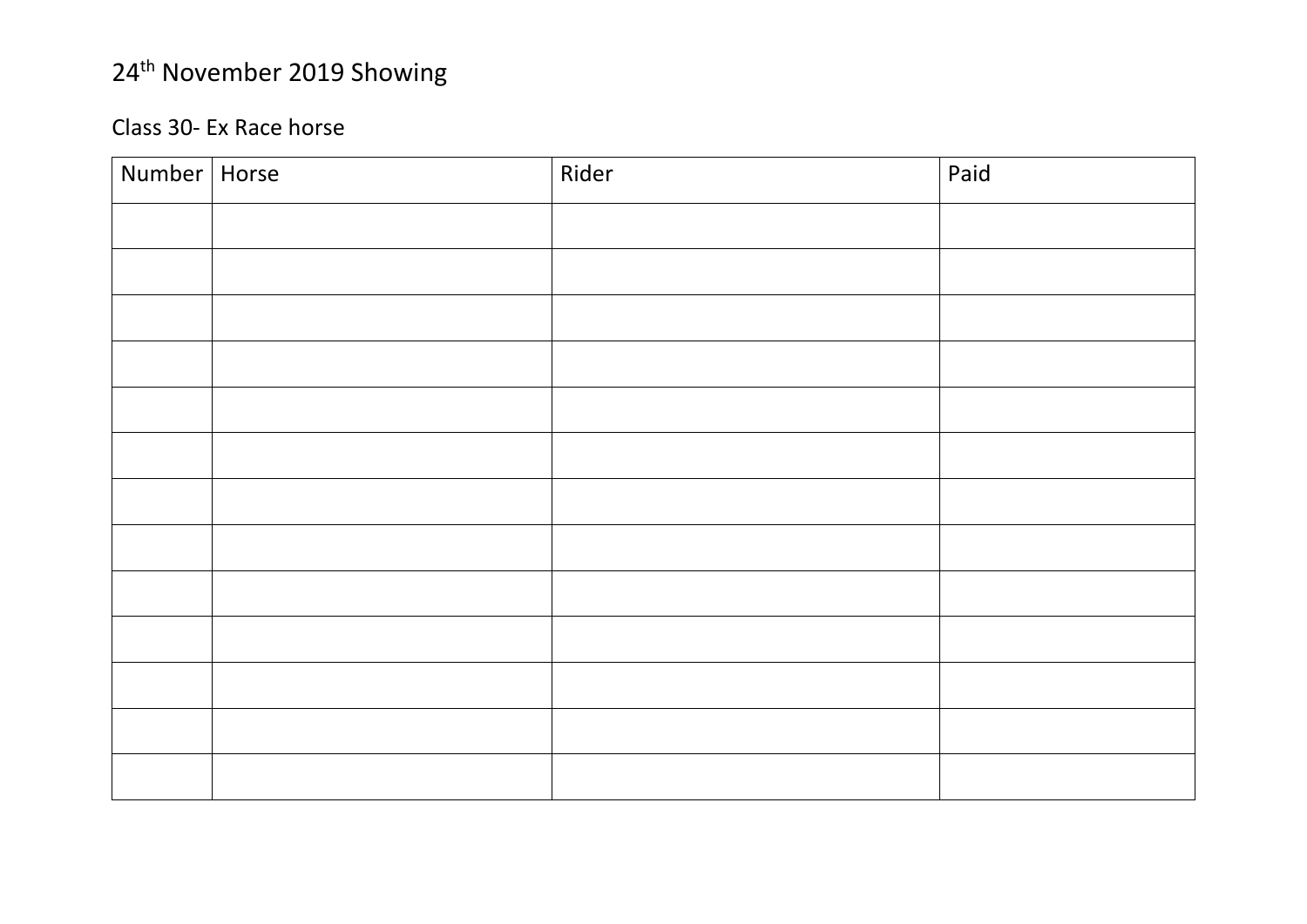#### Class 31- Veterans (15yrs & Over)

| Number | Horse               | Rider           | Placing |
|--------|---------------------|-----------------|---------|
| 355    | Dublin              | Shannon Edwards |         |
| 384    | Maysmoor Ambassador | Ami Tilston     |         |
|        |                     |                 |         |
|        |                     |                 |         |
|        |                     |                 |         |
|        |                     |                 |         |
|        |                     |                 |         |
|        |                     |                 |         |
|        |                     |                 |         |
|        |                     |                 |         |
|        |                     |                 |         |
|        |                     |                 |         |
|        |                     |                 |         |